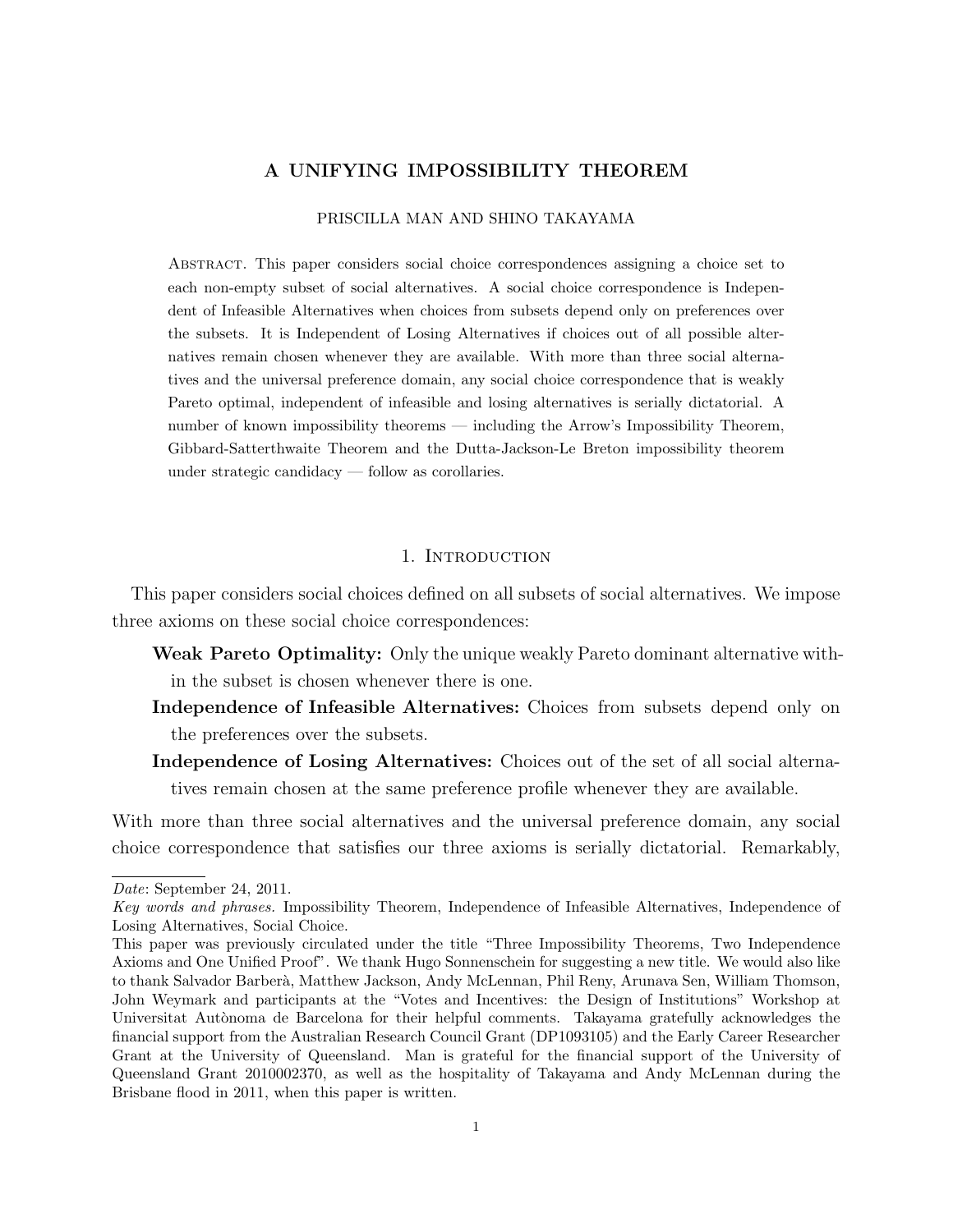many known impossibility theorems — including the Arrow's Impossibility Theorem (Arrow, 1963), the Gibbard-Satterthwaite Theorem (Gibbard, 1973; Satterthwaite, 1975), the Muller-Satterthwaite Theorem (Muller and Satterthwaite, 1977), the Jackson-Srivastava characterization of game-theoretic solutions that implement only dictatorial social choice functions (Jackson and Srivastava, 1996), the Grether-Plott Theorem (Grether and Plott, 1982) and the Dutta-Jackson-Le Breton impossibility theorem under strategic candidacy (Dutta, Jackson, and Le Breton,  $2001$ <sup>1</sup>— are corollaries of our main theorem. In other words, Pareto optimality and our independence axioms logically underpin all these impossibility theorems.

We show by Example 2.3 that our three axioms do not imply Monotonicity (a chosen alternative remains chosen whenever its relative ranking has improved), which is the counterpart of Arrow's Independence of Irrelevant Alternatives for social choice functions (see Reny (2001) for the parallel). In this sense our axioms are weaker than the requirements in the classical impossibility theorems. Closest to our theorem are two impossibility theorems on social choice functions defined on subsets of social alternatives: Theorem 7 of Campbell (1979) and the Grether-Plott Theorem (Grether and Plott, 1982). Both of them assume the Arrow's Choice Axiom, which is stronger than our Independence of Losing Alternatives (see Section 2). Moreover, both of their proofs appeal to the Arrow's Impossibility Theorem, while we provide a direct proof.

Among the many proofs of the classical impossibility theorems, Reny (2001) provides a unified proof of both Arrow's Impossibility Theorem and the Gibbard-Satterthwaite Theorem using techniques from Barberá (1980, 1983) and Geanakoplos (2005). In terms of the use of "top sets", our proof resembles that in Sen (2001). All these proofs invoke monotonicity, which is not directly implied by our axioms. Recently, Vohra (2011) proves the Arrow's impossibility theorem, Gibbard-Satterthwaite Theorem and the impossibility theorem under strategic candidacy using integer programming techniques. Unlike us, he uses Arrow's Theorem to prove the other two theorems.

# 2. Model

Let X be the set of all possible social alternatives,  $|X| \geq 3$  and finite. Denote the set of all complete, transitive binary relations on X as R. Let  $P \subset R$  be the set of all complete, transitive and anti-symmetric binary relations on X. We abuse notations to use  $N$  as both the set of all individuals and its cardinality, which is finite.

A (weak) preference of individual  $i \in N$  is denoted by  $\sum_i \in R$ . The symbols  $\succ_i$  and  $\sim_i$ will have their usual derived meanings. Let  $\succsim = (\succsim_1, \ldots, \succsim_N) \in R^N$  be a preference profile.

 $\overline{^{1}$ See also Ehlers and Weymark (2003); Eraslan and McLennan (2004); Rodíguez-Álvarez (2006).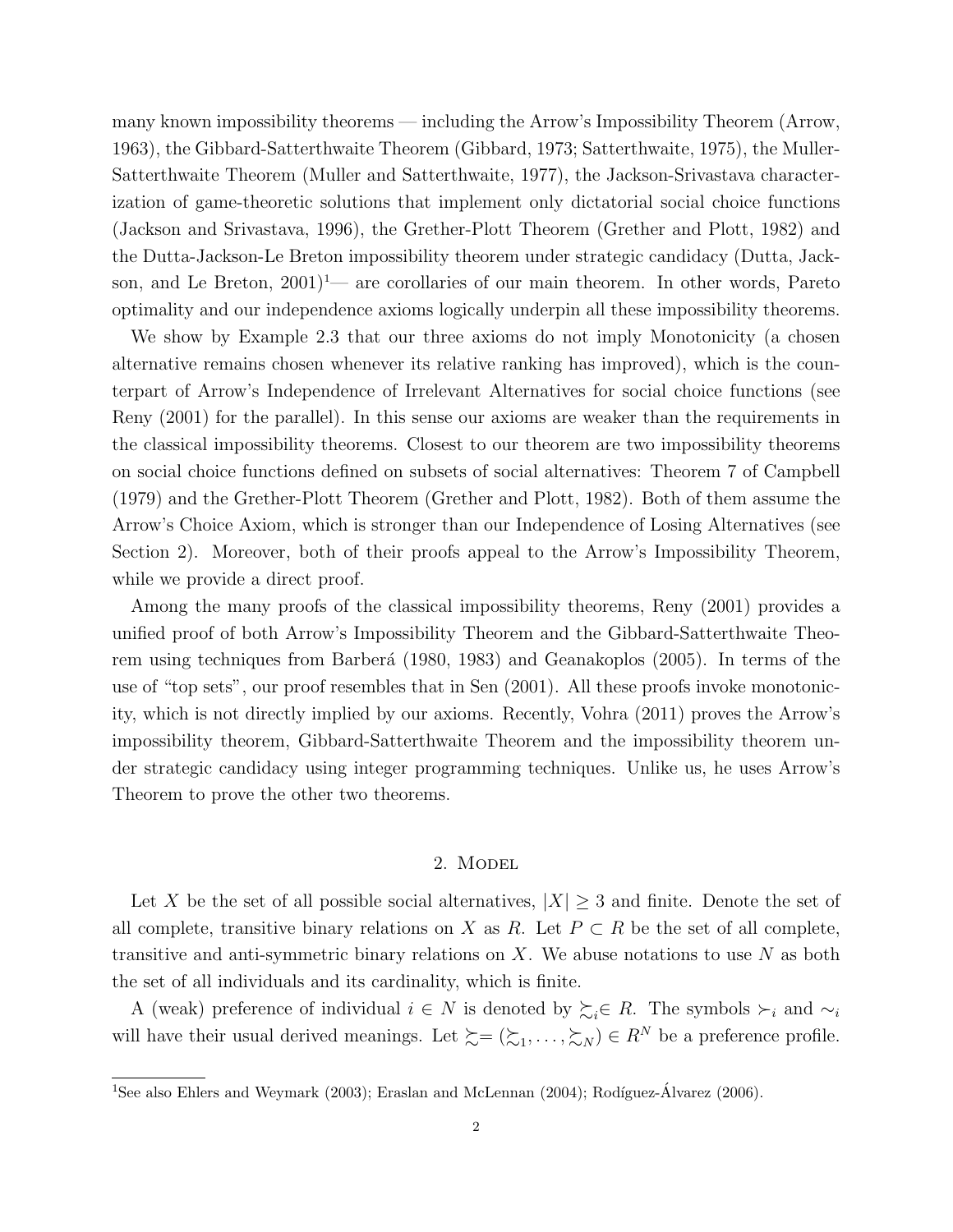Similarly, a strict preference of an individual  $i \in N$  and a strict preference profile are denoted as  $\succ_i \in P$  and  $\succ \in P^N$  respectively.

Two preference profiles  $\succsim, \succsim' \in R^N$  agree on Y if they induce the same preference ordering on the subset of alternatives  $Y \subseteq X$ . Given a subset of alternatives  $Y \subseteq X$  and a preference profile  $\succsim \in R^N$ , we say  $\succsim^Y \in R^N$  takes Y to the top from  $\succsim$  if  $\succsim$  and  $\succsim^Y$  agree on Y and  $y \succ_i^Y z$  for all i whenever  $y \in Y$  and  $z \notin Y$ .

A social choice correspondence is a mapping  $f : (2^X \setminus \emptyset) \times R^N \to 2^X \setminus \emptyset$  such that  $f(Y,\succsim) \subseteq Y$  for all  $Y \subseteq X$  and all  $\succsim \in R^N$ . We impose the following axioms on a social choice correspondence:

**Definitions 2.1** (Main Axioms). A social choice correspondence  $f$  is:

- Weakly Pareto Optimal (WP) if  $f(Y,\succsim) = \{y\}$  whenever y is uniquely weakly Pareto dominant in  $Y \subseteq X$  (i.e., for all  $y' \in Y \setminus \{y\}$ ,  $y \succsim_i y'$  for all  $i \in N$  with at least one individual having a strict preference);
- Independent of Infeasible Alternatives (IIA) if  $f(Y,\succsim) = f(Y,\succsim')$  whenever  $\succsim$  and  $\succsim'$ agree on  $Y \subseteq X$ ;
- Independent of Losing Alternatives (ILA) if  $f(Y,\succsim) = f(X,\succsim) \cap Y$  whenever the intersection is non-empty.

Notice that ILA puts restrictions only when the subset Y has common elements with the choices out of  $X$ , the set of all social alternatives. Thus it is weaker than Arrow's Choice Axiom (Arrow, 1959), which replaces the X in the definition of ILA with any  $Z \supseteq Y$ .

One may wonder how our axioms relate to Monotonicity (also known as Strong Positive Association), defined for correspondences<sup>3</sup> as follows:

**Definition 2.2** (Monotonicity). A social choice correspondence f is monotonic if  $Y \subseteq$  $f(X,\succeq') \subseteq f(X,\succeq)$  whenever  $Y \subseteq f(X,\succeq)$  and  $y \succsim_i x$  implies  $y \succsim_i x$  (with  $y \succ_i x$  implies  $y \succ_i' x$  for all  $y \in Y$ , all  $x \in X$  and all  $i \in N$ .

As a trivial corollary of our main theorem, any social choice correspondence that is WP, IIA and ILA is monotonic on the universal preference domain. Yet this implication is not true on restricted preference domains, as the following example illustrates.

**Example 2.3.** There are 3 alternatives,  $X = \{x, y, z\}$  and 3 individuals,  $N = \{1, 2, 3\}$ . The preference domain admits only two strict preference profiles,  $\succ$  and  $\succ'$ , as depicted in Figure 1(a). Note that  $\succ'$  differs from  $\succ$  only by moving x above y for individual 3. The

<sup>2</sup>Arrow's Choice Axiom has also been known as Independence of Nonoptimal Alternatives (Karni and Schmeidler, 1976), Strong Stability (Campbell, 1979) and the Weak Axiom of Revealed Preference (Grether and Plott, 1982).

<sup>3</sup>This definition coincides with that in Muller and Satterthwaite (1977) when f is a function.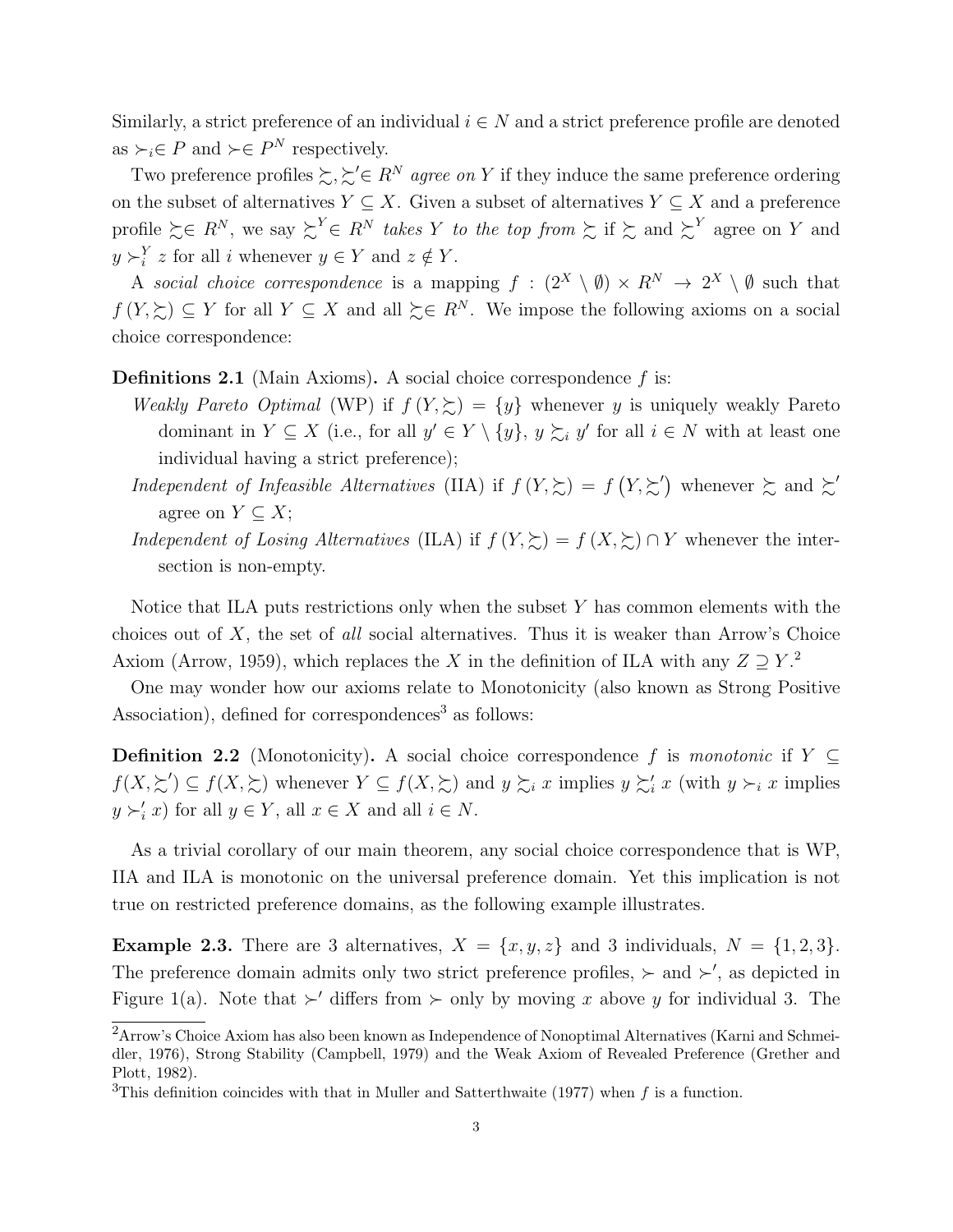|                         |                     |  |  |  |                     |  |                  | $f(Y,\succ)$              | $f(Y, \succ')$   |
|-------------------------|---------------------|--|--|--|---------------------|--|------------------|---------------------------|------------------|
|                         | $1 \t2 \t3$         |  |  |  | $1 \t2 \t3$         |  | $\boldsymbol{X}$ | $\mathcal{X}$             |                  |
|                         | $x \quad y \quad z$ |  |  |  | $x \quad y \quad z$ |  | $\{x,y\}$        | $\boldsymbol{x}$          | Y                |
|                         | $y \quad z \quad y$ |  |  |  | $y \quad z \quad x$ |  | $\{x,z\}$        | $\boldsymbol{x}$          | $\boldsymbol{x}$ |
|                         | $z \quad x \quad x$ |  |  |  | $z \quad x \quad y$ |  | $\{y,z\}$        | $\boldsymbol{\mathit{u}}$ | Y                |
| (a) Preference Profiles |                     |  |  |  |                     |  |                  | (b) Social Choices        |                  |

FIGURE 1. Preferences and Social Choices for Example 2.3

social choice function given by Figure 1(b) satisfies WP, IIA and ILA but not monotonicity. To see this, first note that WP has no bite in this example. The two profiles  $\succ$  and  $\succ'$ agree only on  $\{x, z\}$  and  $\{y, z\}$ . IIA is satisfied since choices from these subsets are equal across preference profiles. ILA is satisfied since for all subsets Y containing  $x = f(X, \succ),$  $f(Y, \succ) = x$ ; and similarly for all subsets Y containing  $y = f(X, \succ')$ ,  $f(Y, \succ') = y$ . Yet monotonicity is violated as  $f(X, \geq) = x$  and the ranking of x improves from  $\succ$  to  $\succ'$  but  $f(X, \succ') = y.$ 

For any subset of alternatives  $Y \subseteq X$  and any individual preference  $\succsim_i \in R$ , let

$$
T(Y, \succsim_i) = \{ y \in Y : y \succsim_i y' \text{ for all } y' \in Y \}
$$

be the "top set" — the set of favorite alternatives — within Y according to  $\sum_i$ . Let  $\pi$  =  $(\pi_1, \ldots, \pi_N)$  be a permutation of the set of all individuals. Write also  $\pi^k = (\pi_1, \ldots, \pi_k)$ for any  $k \leq N$ . Given a preference profile  $\sum$  and  $\pi^k$ , write  $\sum^{\pi^k} = (\sum_{\pi_1}, \ldots, \sum_{\pi_k})$  as the preferences of individuals in  $\pi^k$ . For all subsets Y and all preference profiles  $\succsim$ , define the kth iteration of the top set operator as

$$
T^{0}(Y) = Y
$$
  

$$
T^{k}(Y, \sum^{\pi^{k}}, \pi^{k}) = T(T^{k-1}(Y, \sum^{\pi^{k-1}}, \pi^{k-1}), \sum_{\pi^{k}}).
$$

As a shorthand, write  $Y_k = T^k(Y, \sum^{n^k} \pi^k)$  when the preference profile and  $\pi^k$  are clear from the context.

**Definition 2.4** (Serial Dictatorship). A social choice correspondence f is *serially dictatorial* if there exists a permutation of individuals  $\pi$  and a tie-breaking rule  $\rho \in R$  such that

$$
f(Y, \succeq) = T(T^N(Y, \succeq, \pi), \rho)
$$
 for all  $Y \subseteq X$ , all  $\succeq \in R^N$ .

If the preference domain admits only strict preferences (i.e., the preference domain is  $P^N$ ), serial dictatorship implies the existence of an individual  $i \in N$  such that  $f(Y, \succ) = T(Y, \succ_i)$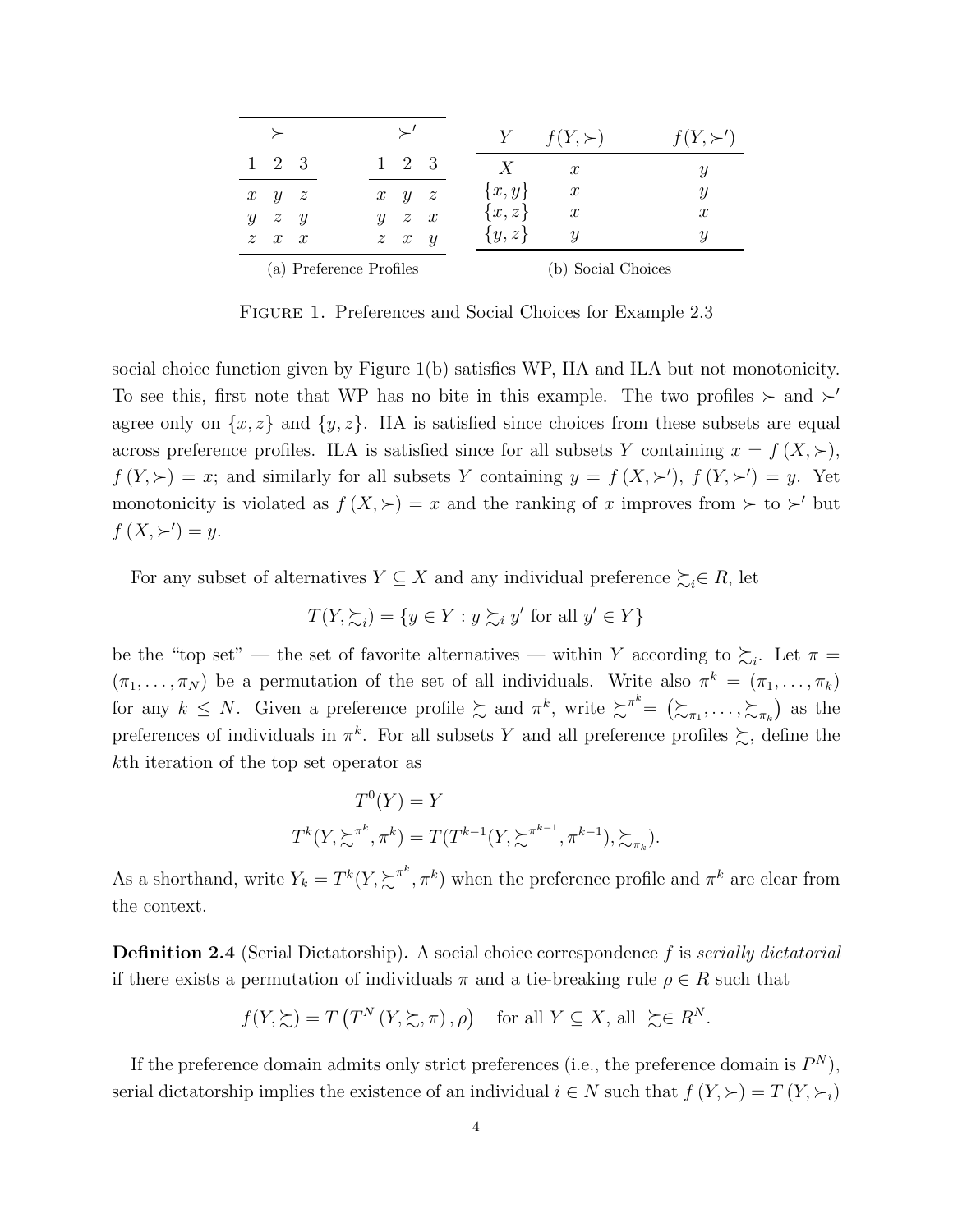|                  |                        | Type x Type y Type $xy$ Type x Type y Type $xy$ |                   |                         |                          |  |                             |                  | Type $x$ Type $y$ Type $xy$ |
|------------------|------------------------|-------------------------------------------------|-------------------|-------------------------|--------------------------|--|-----------------------------|------------------|-----------------------------|
| $\boldsymbol{x}$ | Y                      | x y                                             | $\boldsymbol{x}$  |                         | x y                      |  | $\boldsymbol{x}$            |                  | x y                         |
| $\cdot$          | $\bullet$              | $\bullet$                                       | $\bullet$         | $\boldsymbol{x}$        | $\bullet$                |  | $\boldsymbol{y}$            | $\cdot$          | $\sim 100$ $\mu$            |
| $\boldsymbol{y}$ |                        | $\cdot$                                         | $\boldsymbol{y}$  | $\cdot$                 | $\sim$                   |  | $\bullet$                   |                  | $\bullet$                   |
| $\bullet$        | $\boldsymbol{x}$       | <b>Contract Contract</b>                        | <b>Contractor</b> | <b>Contract</b>         | <b>Contract Contract</b> |  | $\bullet$                   | $\boldsymbol{x}$ | $\bullet$                   |
|                  | $\cdot$                | $\cdot$                                         | $\bullet$         | $\bullet$               | $\cdot$                  |  | $\bullet$                   |                  | ٠                           |
|                  | (a) Profile $\succsim$ |                                                 |                   | (b) Profile $\succsim'$ |                          |  | (c) Profile $\succcurlyeq'$ |                  |                             |

Figure 2. Preference Profiles for Proof of Lemma 3.3

for all  $Y \subseteq X$  and all  $\succ \in P^N$ . In this case we say the social choice correspondence (in fact, function)  $f$  is *dictatorial*.

#### 3. Main Theorem

**Theorem 3.1.** Any social choice correspondence that is weakly Pareto optimal, independent of infeasible alternatives and independent of losing alternatives is serially dictatorial.

The rest of this section contains the proof. Section 3.1 gives two preliminary lemmata. They will be used in Section 3.2 and 3.3, which construct the permutation  $\pi$  and the tiebreaking rule  $\rho$ , respectively. As a corollary of the argument in Section 3.2, if the preference domain is  $P^N$ , any social choice correspondence that is WP, IIA and ILA is dictatorial.

3.1. Preliminary Results. We first give two preliminary results for the proof of the main theorem.

**Lemma 3.2.** If the social choice correspondence f satisfies WP and ILA, then  $x \notin f(X, \succcurlyeq)$ whenever x is weakly Pareto dominated at  $\sum$  (i.e., there exists a  $y \in X$  such that  $y \sum_i x$  for all  $i \in N$  with at least one strict preference).

*Proof.* Suppose y weakly Pareto dominates x at  $\gtrsim$ . WP implies  $f(\lbrace x, y \rbrace, \gtrsim) = \lbrace y \rbrace$ . Thus  $x \notin f(X, \succsim)$  or else ILA will be violated.

**Lemma 3.3.** Let f be a WP, IIA and ILA social choice correspondence and  $\gtrsim$  be a preference profile. Let  $S \subseteq N$  be the set of individuals who are not indifferent between all alternatives at  $\succsim$ . Then

$$
f(X, \succsim) \subseteq \bigcup_{i \in S} T(X, \succsim_i)
$$

whenever  $\left|\bigcup_{i\in S} T(X,\succsim_i)\right| \leq 2$ .

*Proof.* The case of  $\left|\bigcup_{i\in S} T(X,\succsim_i)\right|=1$  follows from WP. So let  $\bigcup_{i\in S} T(X,\succsim_i)=\{x,y\}$  and suppose by contradiction that  $z \in f(X, \succsim)$  for some  $z \neq x, y$ .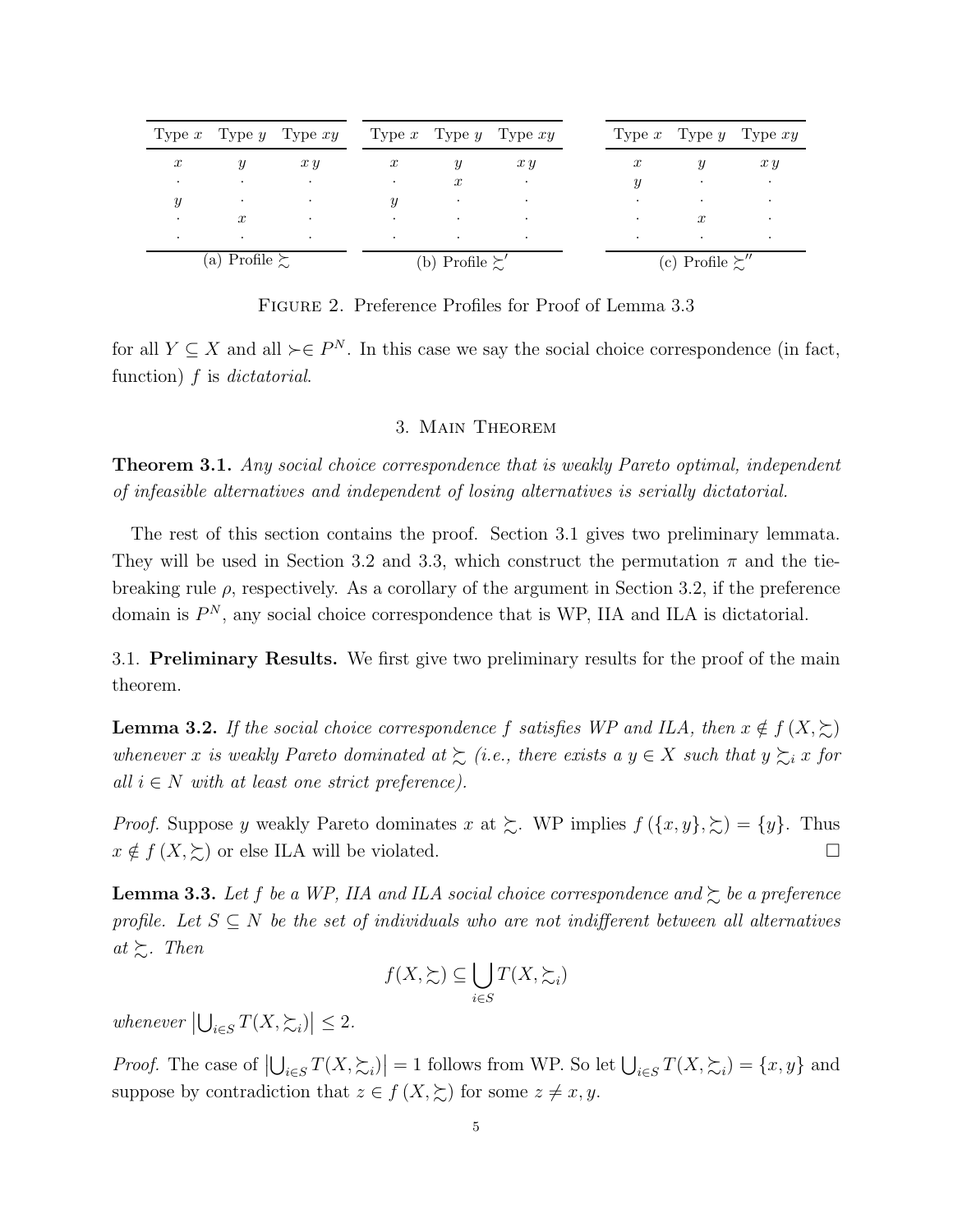Since  $\bigcup_{i\in S} T(X,\succeq_i) = \{x,y\}$ , there are three types of individuals in S: those whose favorite is x (Type x), y (Type y) and those whose favorites are x and y (Type xy) (see Figure 2(a)). Construct a new preference profile  $\succeq'$  by moving, for all Type y individuals, the ranking of x up to just below y, keeping all else unchanged (Figure 2(b)). Similarly, construct  $\gtrsim$ " by moving y to just below x for all Type x individuals (Figure 2(c)). Observe that

- $(1) \succsim, \succsim'$  and  $\succsim''$  agree on  $\{x, y\};$
- $(2) \succeq$  and  $\succeq'$  agree on  $\{y, z\}$ ; and
- $(3) \succeq$  and  $\succeq''$  agree on  $\{x, z\}.$

Since  $z \in f(X, \Sigma)$ , ILA requires  $z \in f(\lbrace y, z \rbrace, \Sigma)$ . By observation (2) and IIA  $z \in$  $f(\lbrace y, z \rbrace, \succeq')$ . Meanwhile, all alternatives other than x and y are weakly Pareto dominated by x at  $\geq'$ . Lemma 3.2 says none of them can be chosen out of X at  $\geq'$ . This means  $y \notin f(X, \succeq')$ . Otherwise  $z \in f(\{y, z\}, \succeq') \neq \{y\} = f(X, \succeq') \cap \{y, z\}$ , which violates ILA. Therefore  $f(X, \succsim') = \{x\}$ . By a similar argument using the subset  $\{x, z\}$ ,  $f(X, \succsim'') = \{y\}$ .

Now ILA requires  $f(\{x,y\},\succeq') = \{x\}$  and  $f(\{x,y\},\succeq'') = \{y\}$ . This contradicts IIA in light of observation (1).  $\Box$ 

3.2. Serial Dictators. Given a WP, IIA and ILA social choice correspondence  $f$ , we construct in this subsection the permutation of individuals  $\pi$  such that for all  $k \geq 0$ ,

$$
f(Y, \succsim) \subseteq T^k(Y, \succsim^{\pi^k}, \pi^k) \quad \text{for all } Y \subseteq X, \text{ all } \succsim \in R^N. \tag{1}
$$

The case for  $k = 0$  follows by definition. Now suppose  $\pi^{k-1}$  is defined and Equation (1) holds for  $k-1$ . We construct  $\pi_k$  that satisfies Equation (1) for k in 3 steps: Step 1 identifies a group of individuals containing the  $\pi_k$  we look for. Step 2 shows that whenever this group of individuals have the same preferences over  $Y \subseteq X$ , the social choice out of Y is always a subset of their favorites in  $Y_{k-1} = T^{k-1}(Y, \sum^{k-1} \nvert, \pi^{k-1})$ . Step 3 shrinks this group to a singleton, giving us the desired  $\pi_k$ . Step 4 is given for cases when the above 3-step proof is infeasible (this happens if  $N < 3$  or  $k > N - 2$ ).

Step 1. If  $N < 3$  or  $k > N-2$  proceed directly to Step 4. Otherwise, construct a preference profile  $\succsim^*$  where (1)  $\pi_1, \ldots, \pi_{k-1}$  are indifferent between all alternatives; (2) remaining individuals have one of the Condorcet preferences in Figure 3; and (3) all individual preferences in the Condorcet cycle are assigned to at least one individual.

Since all alternatives other than  $x, y$  and  $z$  are weakly Pareto dominated by each of them, by Lemma 3.2,  $f(X, \succsim^*) \subseteq \{x, y, z\}$ . Without loss assume  $x \in f(X, \succsim^*)$ . Let  $S \subseteq N$  be the set of individuals who have the Type  $x$  preference in the Condorcet cycle.

**Step 2.** We show whenever individuals in S have the same preference over  $Y \subseteq X$ , the social choice from Y is a subset of their favorites in  $Y_{k-1} = T^{k-1}(Y, \sum^{k-1} \nvert, \pi^{k-1})$ . We break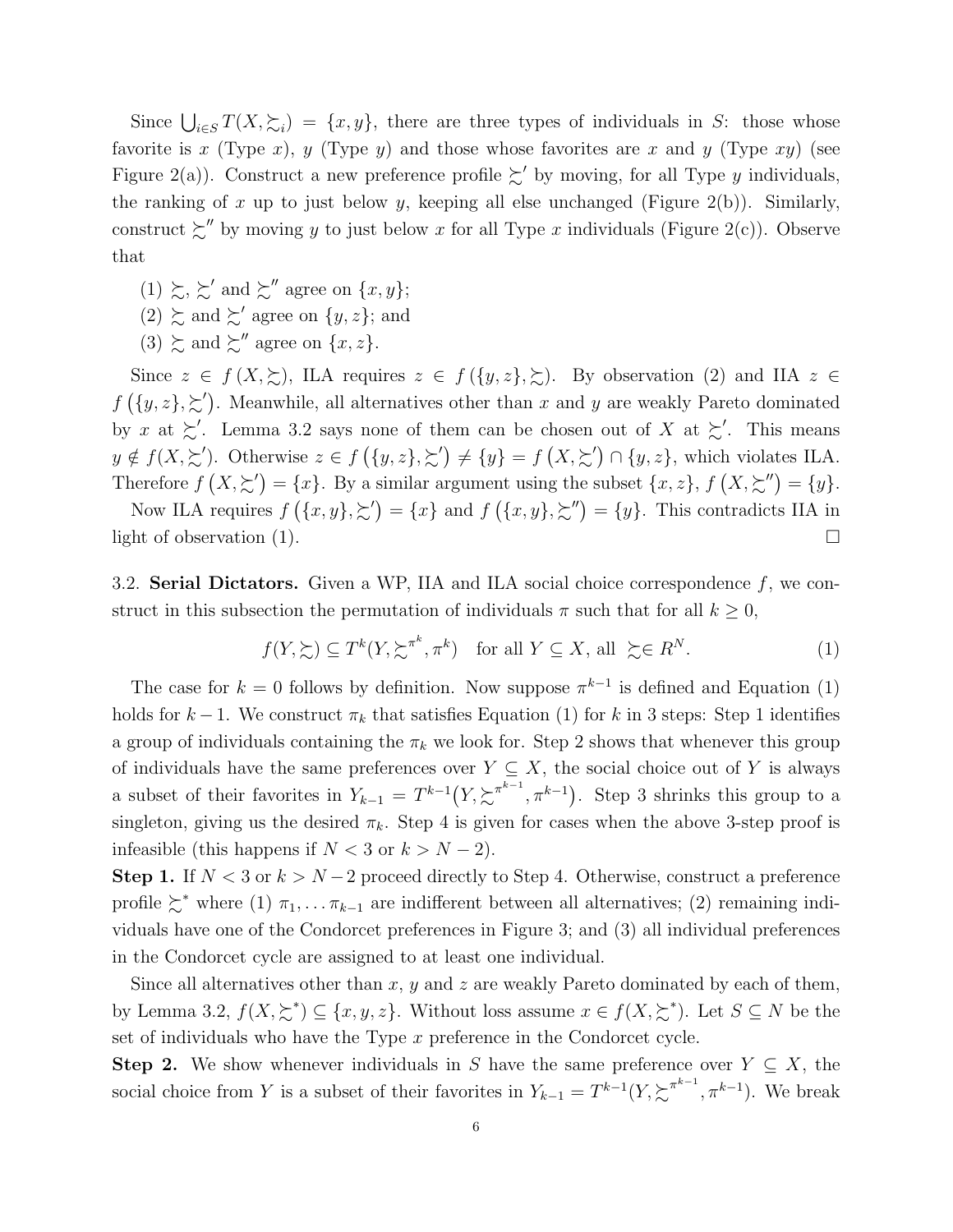|                  | Type x Type y Type z |                  |
|------------------|----------------------|------------------|
| $\boldsymbol{x}$ | IJ                   | z                |
| Y                | $\tilde{z}$          | $\boldsymbol{x}$ |
| $\tilde{z}$      | x                    | U                |
|                  |                      |                  |
|                  |                      |                  |

Figure 3. Condorcet Cycle

| Group S Type y Type z     |                                 |                  | Group $S$ Not $S$         |  | Group $S$ Not $S$        |  |
|---------------------------|---------------------------------|------------------|---------------------------|--|--------------------------|--|
| $\boldsymbol{x}$          | $\widetilde{\mathcal{Z}}$       |                  | $\boldsymbol{x}$          |  |                          |  |
|                           |                                 | $\boldsymbol{x}$ |                           |  | $\boldsymbol{x}$         |  |
| $\widetilde{\mathcal{Z}}$ | $\boldsymbol{x}$                |                  | $\widetilde{\mathcal{Z}}$ |  |                          |  |
|                           |                                 |                  |                           |  |                          |  |
|                           | (a) Profile $\sum$ <sup>1</sup> |                  | (b) Profile $\sum^2$      |  | (c) Profile $\succsim^3$ |  |

Figure 4. Preference Profiles for Step 2.1

this step into three smaller steps: Step 2.1 proves this for  $Y = \{x, y\}$  (the top 2 alternatives in the Type x Condorcet preference); Step 2.2 for any two-element subset  $Y$ ; and Step 2.3 for any subset  $Y \subseteq X$ .

**Step 2.1.** We show whenever individuals in S have the same preferences over  $\{x, y\}$ , the social choice from  $\{x, y\}$  is a subset of their favorites in  $\{x, y\}_{k-1}$ . This is trivial if  $\{x, y\}_{k-1}$ is a singleton or if  $x \sim_i y$  for all  $i \in S$ .

Construct a preference profile  $\sum^1$  from  $\sum^*$  by switching the rankings of y and z of all Type y individuals in the Condorcet cycle, keeping everything else unchanged (Figure 4(a)). Notice that  $\succsim^*$  and  $\succsim^1$  agree on  $\{x, z\}$ . Since x is chosen out of X at the Condorcet profile, IIA and ILA implies  $x \in f(\lbrace x, z \rbrace, \succsim^1) = f(\lbrace x, z \rbrace, \succsim^*).$ 

Now take a preference profile  $\succsim^2$  where (1)  $\pi_1, \ldots, \pi_{k-1}$  are indifferent between all alternatives; (2) all individuals in S have the Type x Condorcet preference; and (3) all other individuals' favorite is z (Figure 4(b)). Again  $\sum^1$  and  $\sum^2$  agree on  $\{x, z\}$  so by IIA  $x \in f(\{x, z\}, \sum^2)$ . Meanwhile, Lemma 3.3 requires  $f(X, \geq^2) \subseteq \{x, z\}$ . By ILA  $x \in f(X, \geq^2)$ . Applying ILA once more gives  $f(\lbrace x,y \rbrace,\gtrsim^2) = \lbrace x \rbrace$ . Notice that  $\gtrsim^2$  puts no restriction on the relative ranking between x and y for individuals not in  $\{\pi_1, \ldots, \pi_{k-1}\} \cup S$ . IIA therefore implies  $f(\{x, y\}, \succeq) = \{x\}$  whenever  $\pi_1, \ldots, \pi_{k-1}$  are indifferent between x and y and all individuals in  $S$  strictly prefer  $x$  to  $y$ .

Next construct a preference profile  $\lesssim^3$  from  $\lesssim^2$  by switching the positions of x and y in  $\lesssim^2$ S and keeping everything else unchanged (Figure 4(c)). Since  $\gtrsim^2$  and  $\gtrsim^3$  agree on  $\{x, z\}$ , IIA requires  $x \in f(\lbrace x,z \rbrace, \gtrsim^3)$ . However, Lemma 3.3 dictates  $f(X, \gtrsim^3) \subseteq \lbrace y,z \rbrace$ . This means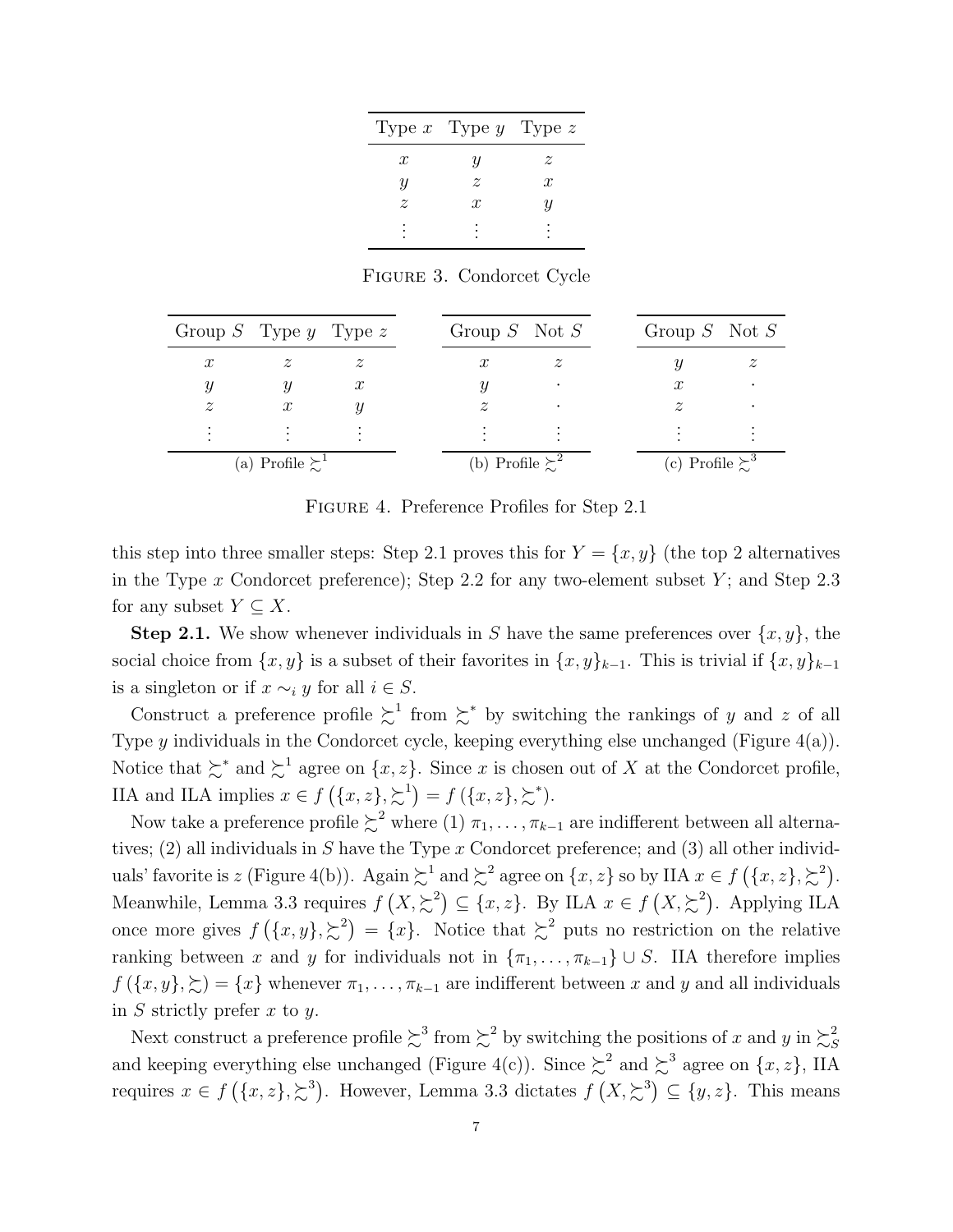| $\succsim_S^4$   | $-S$ |
|------------------|------|
| W                | Y    |
| $\overline{z}$   |      |
| $\boldsymbol{x}$ |      |
| Y                |      |
|                  |      |

Figure 5. Preference Profile for Step 2.2

 $z \notin f(X, \geq^3)$  (otherwise ILA would be violated). Hence  $f(X, \geq^3) = \{y\}$ . Applying ILA once more gives  $f(\lbrace x,y \rbrace, \succeq^3) = \lbrace y \rbrace$ . Since  $\succeq^3$  puts no restriction on the relative ranking between x and y for individuals not in  $\{\pi_1, \ldots, \pi_{k-1}\} \cup S$ , IIA implies  $f(\{x, y\}, \succsim) = \{y\}$ whenever  $\pi_1, \ldots, \pi_{k-1}$  are indifferent between x and y and all individuals in S strictly prefers  $y$  to  $x$ .

Step 2.2. We show whenever individuals in S have the same preferences over a twoelement subset  $\{w, z\} \subseteq X$ , the social choice from  $\{w, z\}$  is a subset of their favorites in  $\{w, z\}_{k-1}$ . The statement is trivial if  $\{w, z\}_{k-1}$  is a singleton or if  $w \sim_i z$  for all  $i \in S$ . There is also nothing to prove if  $\{w, z\} = \{x, y\}$ . So without loss assume  $y \notin \{w, z\}$ .

Create a preference profile  $\succsim^4$  where (1)  $\pi_1, \ldots, \pi_{k-1}$  are indifferent between all alternatives; (2) all individuals in S have w as their unique favorite and strictly prefer x to y; and (3) all other individuals' unique favorite is y (Figure 5). By Lemma 3.3,  $f(X, \geq^4) \subseteq \{w, y\}$ . However, all individuals in S strictly prefer x to y. By Step 2.1  $f(\{x, y\}, \geq) = \{x\}$ . ILA then requires  $f(X, \geq^4) = \{w\}$ , which implies  $f(\{w, z\}, \geq^4) = \{w\}$ . Since  $\geq^4$  puts no restriction on the relative ranking between w and z for individuals not in  $\{\pi_1, \ldots, \pi_{k-1}\} \cup S$ , IIA implies  $f(\{w, z\}, \geq) = \{w\}$  whenever  $\pi_1, \ldots, \pi_{k-1}$  are indifferent between w and z and all individuals in  $S$  strictly prefer  $w$  to  $z$ .

Switching the names of w and z gives  $f(\{w, z\}, \geq) = \{z\}$  whenever  $\pi_1, \ldots, \pi_{k-1}$  are indifferent between  $w$  and  $z$  and all individuals in  $S$  strictly prefer  $z$  to  $w$ .

**Step 2.3.** We show whenever individuals in S have the same preferences over  $Y \subseteq X$ , the social choice from Y is a subset of their favorites in  $Y_{k-1}$ .

Given a preference profile  $\succsim$  at which individuals in S have the same preferences over Y, obtain  $\sum^{Y}$  by taking Y to the top from  $\sum$  (see Section 2). If  $k > 1$ , the induction hypothesis (Equation (1)) ensures  $f(X, \sum^{Y}) \subseteq Y_{k-1}$ . Otherwise,  $f(X, \sum^{Y}) \subseteq Y = Y_0$  since all alternatives not in Y are Pareto dominated (Lemma 3.2). Moreover,  $\pi_1, \ldots, \pi_{k-1}$  are indifferent between all alternatives in  $Y_{k-1}$ .

Now if y is group S's favorite in  $Y_{k-1}$  and  $y' \in Y_{k-1}$  is not, Step 2.2 requires  $f(\lbrace y, y' \rbrace, \gtrsim^{Y}) =$  $\{y\}$ . ILA means  $y' \notin f(X, \sum^Y)$ . Thus  $f(X, \sum^Y)$  is a subset of group S's favorites in  $Y_{k-1}$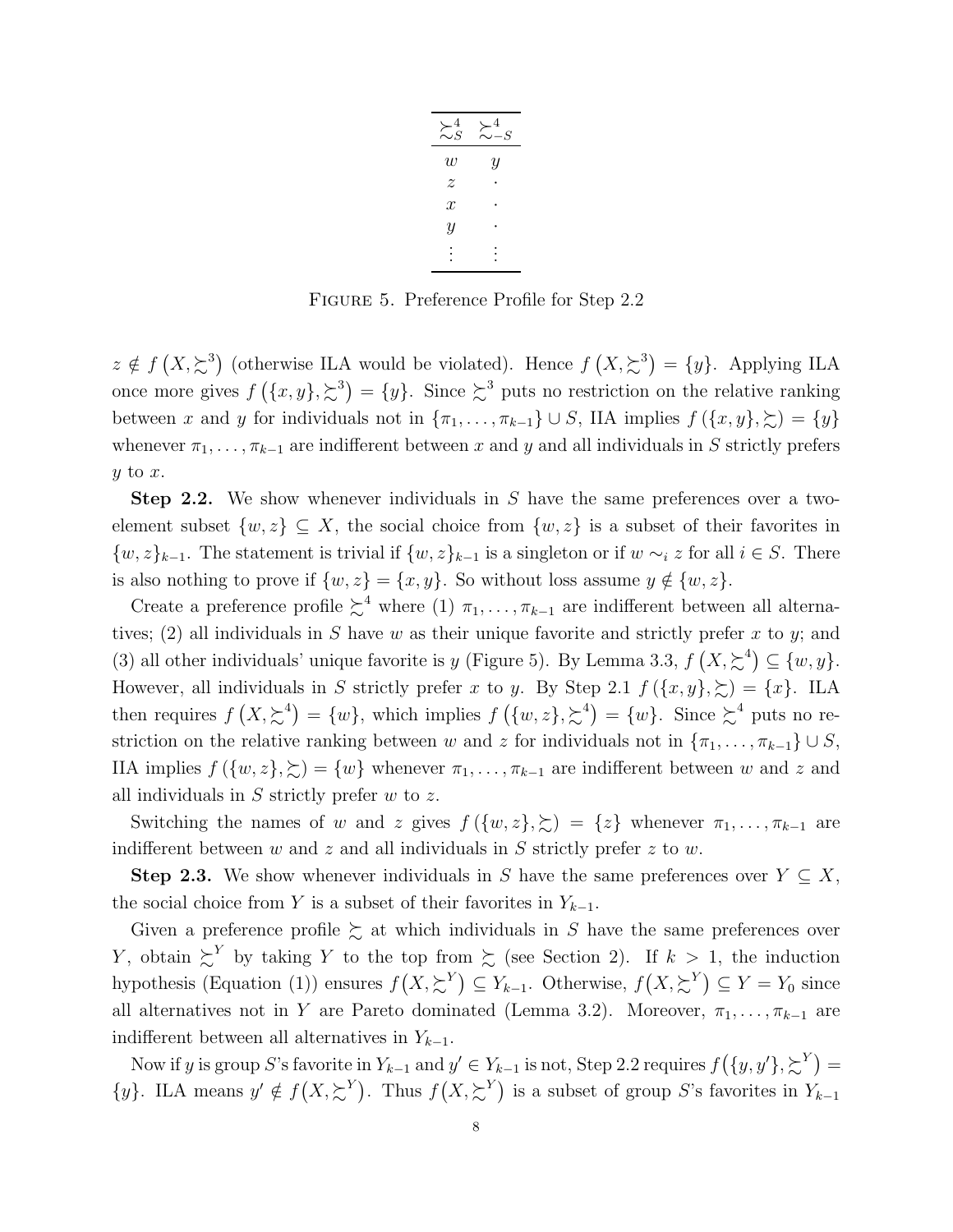at  $\succsim^{Y}$ . Applying ILA once more means the social choice set out of Y at  $\succsim^{Y}$  is also a subset of group S's favorites in  $Y_{k-1}$ . Complete the proof by noting  $f(Y,\succsim) = f(Y,\succsim^Y)$  (IIA) and group S's favorites in  $Y_{k-1}$  are the same at  $\succsim$  and  $\succsim^Y$ .

**Remark on Step 2.** Step 2 implies the choice out of  $X$  at the Condorcet profile is a singleton. For if not there will be at least two disjoint subsets of individuals that can get their favorites out of  $Y_{k-1}$  whenever preferences over Y within each group are the same. Contradictions arise when the preferences of these groups conflict with each other.

**Step 3.** If S is a singleton, letting  $\pi_k = S$  completes our induction step. Otherwise, construct a preference profile  $\zeta^{**}$  where (1)  $\pi_1, \ldots, \pi_{k-1}$  are indifferent between all alternatives; (2) all individuals in S have either the Type  $x$  or Type  $y$  Condorcet preference (with both types assigned to at least one individual); and  $(3)$  all remaining individuals get the Type z Condorcet preference.

Notice that only Type z individuals rank z above y in the Condorcet cycle (see Figure 3). Since  $y \succ_i^{**} z$  for all  $i \in S$ , Step 2 implies  $z \notin f({y,z},\succcurlyeq^{**})$ . By ILA and Lemma 3.2,  $f(X, \succsim^{**}) \subseteq \{x, y\}.$ 

Define  $S_2 \subset S$  as the set of individuals whose favorite is chosen out of X at  $\succsim^*$ . Repeat Step 2. Proceeding this way gives us a strictly decreasing sequence of subsets  $S_n \subset \cdots \subset$  $S_2 \subset S$  such that each  $S_n$  group gets their favorites out of  $Y_{k-1}$  whenever they have the same preference over Y. Since N is finite,  $S_n$  must be a singleton at some finite n. Setting  $\pi_k = S_n$  completes our induction proof.

Step 4. Step 1 is infeasible when there are two or fewer individuals not assigned to the permutation  $\pi$  (this happens when  $N < 3$  or  $k > N - 2$ ). This step takes care of such cases.

When there are only two individuals left, construct the Condorcet profile  $\succeq^*$  as in Step 1 without using the Type  $z$  preference. Since only preference Type  $z$  ranks  $z$  above  $y$  in the Condorcet cycle, z is weakly Pareto dominated by y at such  $\geq^*$ . Lemma 3.2 requires  $f(X, \geq^*) \subseteq \{x, y\}.$  Proceed with the same argument as above.

When there is only one individual left, construct  $\pi$  by appending the last individual to  $\pi^{N-1}$ . Given  $Y \subseteq X$  and  $\succeq \in R^N$ , construct  $\succeq^Y$  by taking Y to the top from  $\succeq$ . The induction hypothesis ensures  $f(X, \sum^Y) \subseteq Y_{N-1}$ . Now if y is  $\pi_N$ 's favorite in  $Y_{N-1}$  and  $y' \in Y_{N-1}$  is not, y weakly Pareto dominates y'. By WP and ILA, the social choice out of X at  $\succsim^{Y}$  is a subset of  $\pi_N$ 's favorites in  $Y_{N-1}$  at  $\succsim^{Y}$ . Applying ILA once more the social choice set out of Y at  $\succsim^Y$  is also a subset of  $\pi_N$ 's favorites in  $Y_{N-1}$ . Complete the proof by noting  $f(Y,\succsim) = f(Y,\succsim^Y)$  (IIA) and  $\pi_N$ 's favorites in  $Y_{N-1}$  at  $\succsim^Y$  are the same as  $T^N(Y,\succsim,\pi)$ . **Remark.** If the preference domain is  $P^N$ , the  $k = 1$  step does not require any indifference. Since the existence of  $\pi_1$  implies dictatorship when only strict preferences are admitted, we

have the following corollary: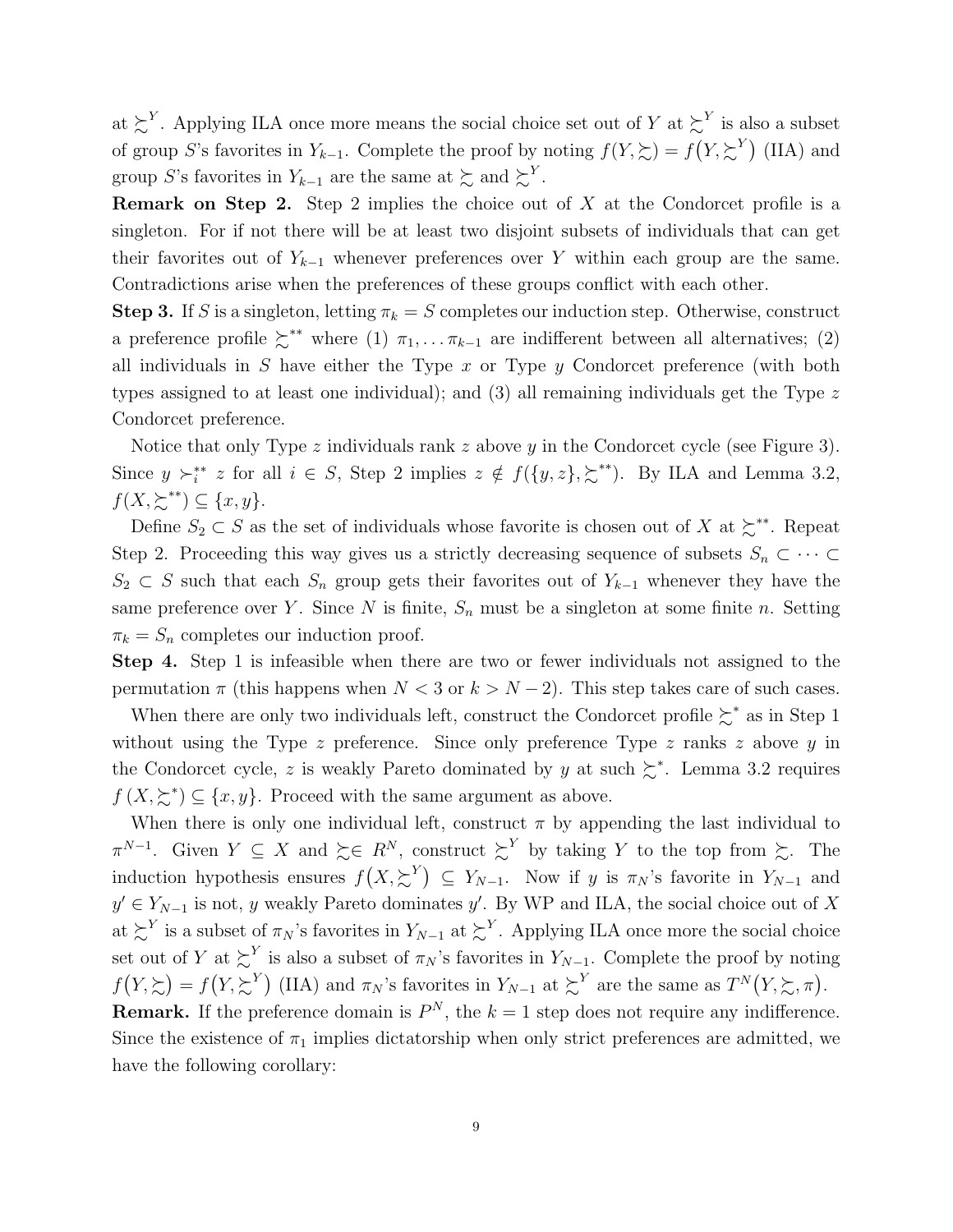**Corollary 3.4.** Any social choice correspondence  $f : (2^X \setminus \emptyset) \times P^N \to (2^X \setminus \emptyset)$  that is weakly Pareto optimal, independent of infeasible alternatives and independent of losing alternatives is dictatorial.

### 3.3. Tie-breaking Rule. It remains to find the tie-breaking rule  $\rho \in R$  such that

$$
f(Y, \succeq) = T(T^N(Y, \succeq, \pi), \rho)
$$
 for all  $Y \subseteq X$ , all  $\succeq \in R^N$ .

So let ∼ denote the preference profile in which all individuals are indifferent between all alternatives. Given a social choice correspondence f, define a binary relation  $\rho$  on X such that for all  $x, y \in X$ ,

$$
x \rho y
$$
 if and only if  $x \in f(\{x, y\}, \sim)$ .

*Claim* 3.5. The binary relation  $\rho$  is complete and transitive. That is,  $\rho \in R$ .

*Proof. Completeness:* For any  $x, y \in X$ ,  $f(\lbrace x, y \rbrace, \sim) \neq \emptyset$ .<sup>4</sup> Thus it must either be  $x \rho y$  or  $y \rho x$ .

Transitivity: Take any  $x, y, z \in X$  and suppose  $x \rho y$  and  $y \rho z$ . Construct  $\sum^{\infty}$  by taking  ${x, y, z}$  to the top from ∼. IIA implies x and y are chosen out of  ${x, y}$  and  ${y, z}$  respectively at  $\succsim^{\circ}$ . We claim  $x \in f(X, \succsim^{\circ})$ . Suppose not, then since  $x \in f(\lbrace x, y \rbrace, \succsim^{\circ} \rbrace$  ILA requires  $y \notin f(X, \geq^{\circ})$ . Applying ILA once more means  $z \notin f(X, \geq^{\circ})$ . But this contradicts Lemma 3.2 since all alternatives other than x, y and z are strictly Pareto dominated at  $\gtrsim$ <sup>o</sup>. Now by ILA and IIA we have  $x \in f(\{x, z\}, \geq^{\circ}) = f(\{x, z\}, \sim)$ . Therefore  $x \rho z$ .

Fix  $Y \subseteq X$  and  $\succeq \in R^N$ . Construct  $\succeq^Y$  by taking Y to the top from  $\succeq$ . Our argument in Section 3.2 ensures  $f(X, \succsim^Y) \subseteq Y_N$ .

We first show  $f(Y, \sum^{Y}) \subseteq T(Y_N, \rho)$ . If y is a favorite in  $Y_N$  according to  $\rho$  and  $y' \in Y_N$ is not,  $f(\{y, y'\}, \sim) = \{y\}.$  Since both y and y' are in  $Y_N$ ,  $\sim$  and  $\sum^{Y}$  agree on  $\{y, y'\}.$ IIA requires  $f({y,y'},\xi^Y) = {y}.$  ILA then means y' cannot be chosen out of X at  $\xi^Y$ . Applying ILA once more gives the desired set inclusion.

Next we show  $f(Y, \succsim^Y) \supseteq T(Y_N, \rho)$ . If y is a favorite in  $Y_N$  according to  $\rho$  and y' is a social choice out of X at  $\succsim^Y$ , then  $y \in f({y, y', \sim})$ . Since both y and y' are in  $Y_N$ ,  $\sim$  and  $\sum^{Y}$  agree on  $\{y, y'\}$ . IIA requires  $y \in f(\{y, y'\}, \sum^{Y})$ . ILA means y is also chosen out of X at  $\zeta^{Y}$ . Applying ILA once more gives the desired set inclusion.

Finally, by IIA we get  $f(Y,\succsim) = f(Y,\succsim^Y) = T(Y_N,\rho)$ . This completes the proof of Theorem 3.1.

 ${}^{4}f(\{x,x\},\sim)=f(\{x\},\sim)=\{x\}$  for all  $x\in X$ .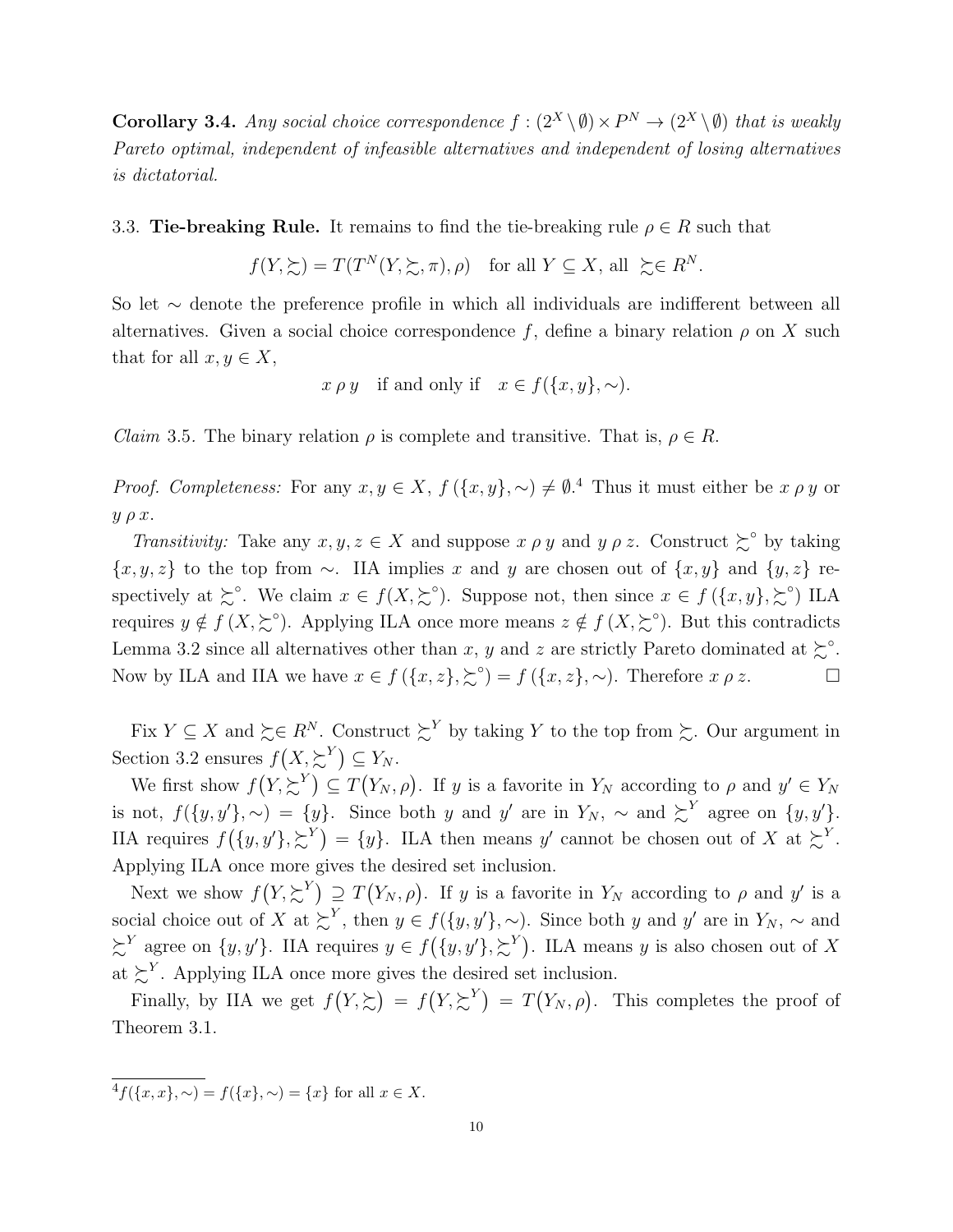# 4. Arrow's Impossibility Theorem

In Arrow (1963) framework, a social welfare function is a mapping  $F: R^N \to R$ . Given a permutation of individuals  $\pi = (\pi_1, \ldots, \pi_N)$  and a weak preference  $\rho \in R$ , write  $\succsim_{\pi_{N+1}} = \rho$ and define the lexicographic ordering  $L(\Sigma, \pi, \rho) \in R$  such that  $x L(\Sigma, \pi, \rho) y$  if and only if whenever  $y \succ_{\pi_k} x$ , there exists an  $l < k$  such that  $x \succ_{\pi_l} y$ .

# **Definitions 4.1.** A social welfare function  $F$  is:

- Weakly Pareto if x is strictly preferred to y according to  $F(\succsim)$  whenever x weakly Pareto dominates y under  $\succsim$ ;
- Independent of Irrelevant Alternatives if  $F(\gtrsim)$  and  $F(\gtrsim')$  agree on  $\{x, y\}$  whenever  $\gtrsim$  and  $\succsim'$  agree on the same set;
- Serially Dictatorial if there exists a permutation of individuals  $\pi$  and a tie-breaking rule  $\rho \in R$  such that  $F(\succsim) = L(\succsim, \pi, \rho)$  for all  $\succsim \in R^N$ .

If the preference domain is  $P^N$ , serial dictatorship implies the existence of an individual  $i \in N$  such that  $F(\succ) = \succ_i$  for all  $\succ \in P^N$ . In this case we say F is dictatorial.

Given a social welfare function  $F$ , define the induced social choice correspondence as follows: for all subsets of alternatives  $Y \subseteq X$ , all preference profiles  $\succeq \in R^N$ ,

$$
f(Y, \succsim) = T(Y, F(\succsim)).\tag{2}
$$

The following proposition relates properties of the social welfare function and those of the induced social choice correspondence.

**Proposition 4.2.** If the social welfare function  $F$  is weakly Pareto and independent of irrelevant alternatives, then the social choice correspondence defined in Equation (2) satisfies WP, IIA and ILA.

*Proof.* WP: Let y be uniquely weakly Pareto dominant in  $Y \subseteq X$  at  $\succeq \in R^N$ . Since F is weakly Pareto, y is strictly preferred to all other  $y' \in Y$  according to  $F(\gtrsim)$ . Equation (2) implies  $f(Y, \geq) = \{y\}.$ 

*IIA*: Suppose  $\succsim$  and  $\succsim'$  agree on  $Y \subseteq X$ . Independence of irrelevant alternatives means  $F(\succsim)$  and  $F(\succsim')$  agree on all pairs  $y, y' \in Y$ . By Equation (2),  $f(Y, \succsim) = f(Y, \succsim')$ .

ILA: Suppose  $f(X,\succsim) \cap Y \neq \emptyset$ . If  $x \in f(X,\succsim) \cap Y$  and  $y \in Y$  is not, then x is strictly preferred to y according to  $F(\succsim)$ . By Equation (2),  $x \in f(Y, \succsim)$  and y is not. Thus  $f(Y,\succsim) = f(X,\succsim) \cap Y$ .

By Theorem 3.1,  $f$  is serially dictatorial. Thus there exists a permutation of individuals π and a tie-breaking rule  $\rho$  such that  $f(\lbrace x,y \rbrace,\succsim) = T(T^N(\lbrace x,y \rbrace,\succsim,\pi),\rho)$  for all  $x, y \in$ X. Equation (2) implies  $x \in f(\{x, y\}, \geq)$  is equivalent to  $x F(\geq) y$ . Meanwhile,  $x \in$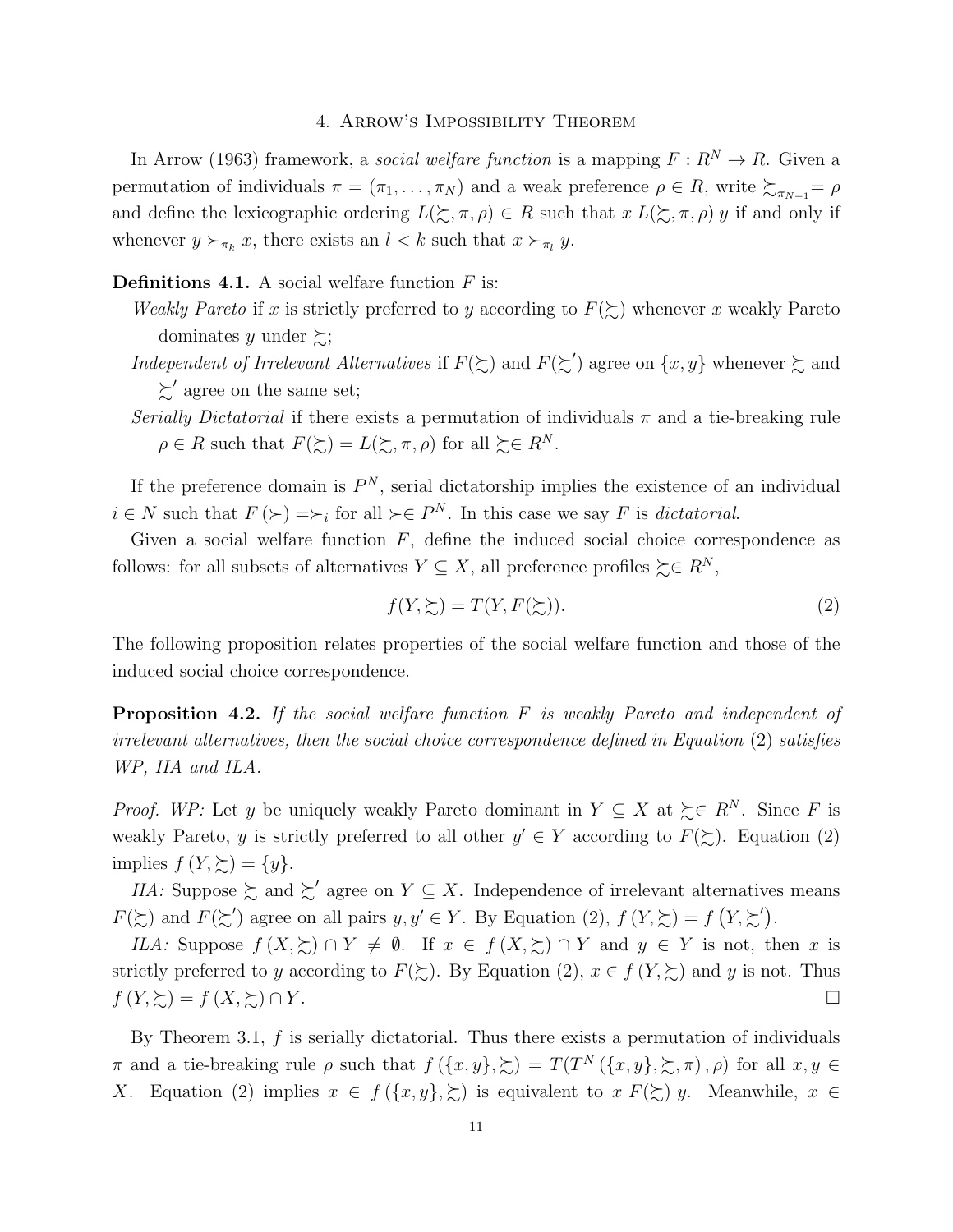$T(T^N(\lbrace x,y \rbrace,\succsim,\pi),\rho)$  is equivalent to  $x L(\succsim,\pi,\rho) y$ . Arrow's Impossibility Theorem follows immediately:

**Corollary 4.3** (Arrow's Impossibility Theorem). Any social welfare function  $F: R^N \to R$ (respectively,  $F: P^N \to R$ ) that is weakly Pareto and independent of irrelevant alternatives is serially dictatorial (dictatorial).

### 5. Muller-Satterthwaite Theorem and Implementation

To avoid confusion with our social choice correspondence, we call a social choice correspondence defined only on the set of all social alternatives an overall social choice correspondence, which is a mapping  $f^*: R^N \to 2^X \setminus \emptyset$ .

**Definitions 5.1.** An overall social choice function  $f^*$  is

*Onto* if for every  $x \in X$  there is a  $\succeq \in R^N$  such that  $f^*(\succeq) = x$ ; *Strategy-Proof* if  $f^*(\succsim) \succsim_i f^*(\succsim'_i)$  $i, \sum_{i}$  for all  $\sum_{i}$ , all i and all  $\sum_{i}$  $\frac{i}{i}$ .

**Definitions 5.2.** An overall social choice correspondence  $f^*$  is

Weakly Pareto if  $f^*(\succsim) = \{x\}$  whenever x is uniquely weakly Pareto dominant at  $\succsim$ ; Monotonic if  $Y \subseteq f^*(\succsim') \subseteq f^*(\succsim)$  whenever  $Y \subseteq f^*(\succsim)$  and  $y \succsim_i x$  implies  $y \succsim'_i x$  (with  $y \succ_i x$  implies  $y \succ'_i x$  for all  $y \in Y$ , all  $x \in X$  and all  $i \in N$ ;

Serially Dictatorial if there exists a permutation of individuals  $\pi$  and a tie-breaking rule  $\rho \in R$  such that  $f^*(\succsim) = T(T^N(X, \succsim, \pi), \rho)$  for all  $\succeq \in R^N$ .

If the preference domain is  $P^N$ , Serial Dictatorship implies the existence of an individual  $i \in N$  such that  $f^*(\succ) = T_i(X, \succ_i)$  for all  $\succ \in P^N$ . In this case we say  $f^*$  is *dictatorial*.

**Lemma 5.3** (Muller-Satterthwaite). Let the preference domain be  $P<sup>N</sup>$ . Any onto and strategy-proof overall social choice function is weakly Pareto and monotonic.

*Proof.* See Muller and Satterthwaite (1977). □

Whenever implementation is concerned, we restrict  $f^*$  to be a function. A mechanism  $M = (A, g)$  consists of an action profile space  $A = \prod_{i \in N} A_i$  and an outcome function  $g: A \to X$ . Let M be the set of all mechanisms. An equilibrium concept is a mapping  $E: \mathcal{M} \times \mathbb{R}^N \to 2^A$ . The equilibrium outcome correspondence associated with E is given by

$$
O_E(M, \Sigma) = \{ x \in X : \exists a \in E(M, \Sigma) \text{ s.t. } g(a) = x \}.
$$

An overall social choice function  $f^*$  is *implemented* via equilibrium concept E and mechanism M if  $O_E(M, \gtrsim) = f^*(\gtrsim)$  for all  $\gtrsim \in R^N$ .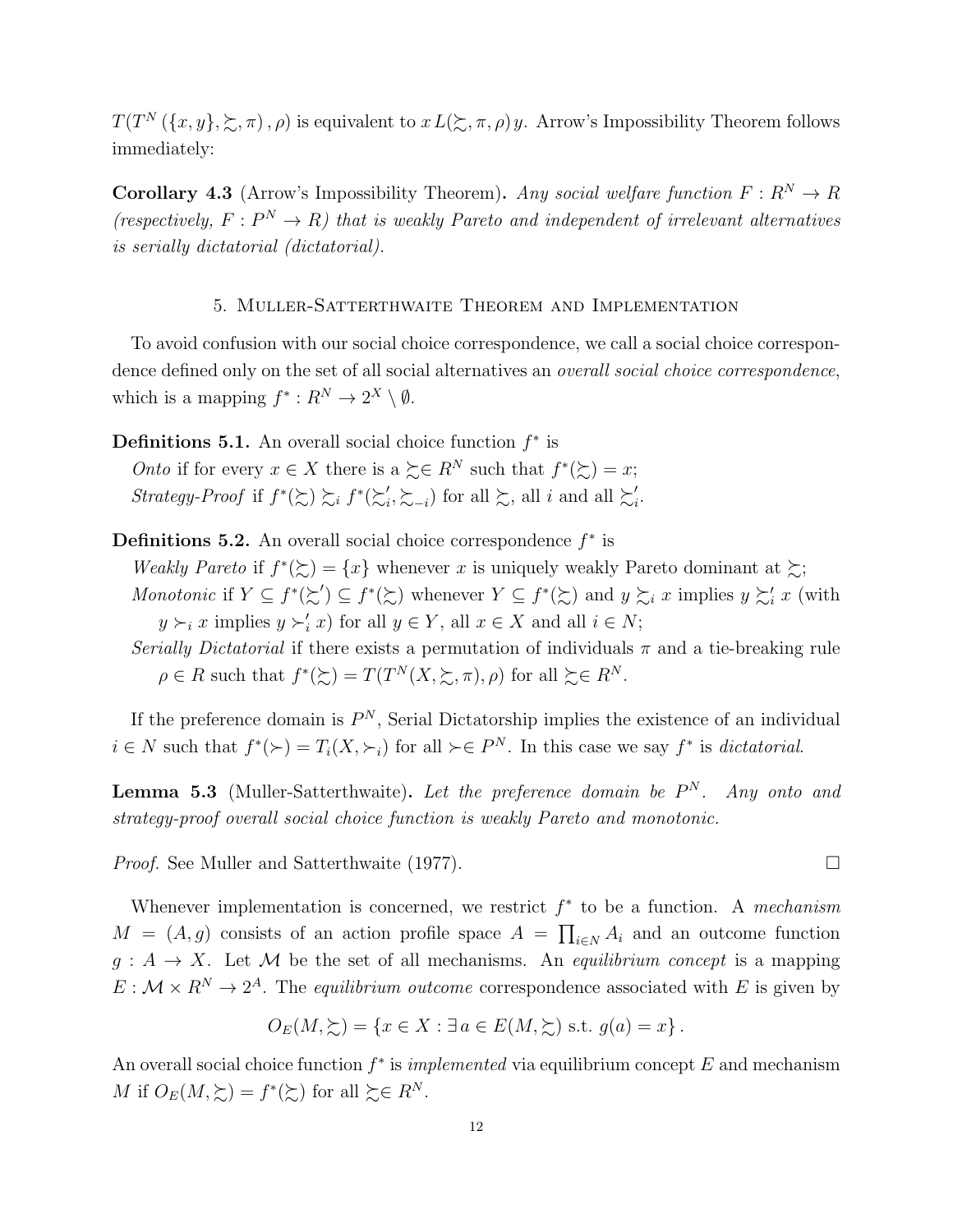**Definitions 5.4** (Jackson-Srivastava). Let  $M = (A, g)$  be a mechanism. Take  $a \in A$ ,  $\succeq \in R^N$ and two groups of individuals  $S, S' \subseteq N$ . The action profile  $a' = (a_S', a_{-S})$  is an  $(S, S')$ *improvement from a at*  $\sum$  if  $g(a') \sum_i g(a)$  for all  $i \in S'$  with at least one strict preference. A pair of groups  $(S, S')$  is responsive with respect to mechanism M under equilibrium concept E if  $a \notin E(M, \geq)$  whenever there exists an  $(S, S')$ -improvement from a at  $\geq$ .

An equilibrium concept  $E$  satisfies *direct breaking* with respect to  $M$  if whenever  $O_E(M, (\succsim_i')$  $(i, \succsim_{-i})$   $\neq O_E(M, \succsim)$ , for each  $a \in E(M, \succsim)$  there exists a responsive pair of groups  $(S, S')$  with respect to M under E and an  $(S, S')$ -improvement from a at  $(\succsim'_{i}$  $i', \sum_{i}$ .

Jackson and Srivastava (1996) show that iterative elimination of strictly dominated strategies, Nash equilibrium and Strong equilibrium satisfy direct breaking with respect to all mechanisms, while undominated strategies satisfies direct breaking with respect to all bounded mechanisms<sup>5</sup>.

The next lemma adapts Jackson and Srivastava's result to the weak preference domain.

**Lemma 5.5.** Suppose mechanism M implements an overall social choice function  $f^*$  via equilibrium concept E. If E satisfies direct breaking with respect to M, then  $f^*$  is monotonic.

*Proof.* Let  $f^*(\succsim) = x$  and consider  $\succsim'$  such that  $x \succsim_i y$  implies  $x \succsim'_i y$  (with  $x \succ_i y$  implies  $x \succ_i' y$  for all  $y \in X$  and all  $i \in N$ . We claim  $O_E(M, \langle \succ_i' \rangle)$  $(\sum_{i}^{'} \sum_{i} )$  = x. Suppose not and let  $a \in E(M, \gtrsim)$ . Since E satisfies direct breaking, there exists an  $(S, S')$ -improvement  $a' = (a'_S, a_{-S})$  from a at  $\left(\sum_{i=1}^{S} a_i\right)$  $i, \xi_{-i}$ ). If  $j \in S' \setminus \{i\}$ , this means  $g(a') \xi_j x$  with at least one j having a strict preference if  $i \notin S'$ . In addition,  $g(a') \succsim_i x$  implies  $g(a') \succsim_i x$  (with strict preference implies strict preference). Therefore a' is also an  $(S, S')$ -improvement from a at  $\succsim$ . This contradicts  $(S, S')$  being responsive. Repeat the same argument with another individual starting at  $(\succsim_i')$  $\zeta'$ ,  $\succsim_{-i}$ ). Proceeding this way we reach  $\succsim'$  and the social choice remains x.  $\Box$ 

One implication of weak Pareto optimality and monotonicity is that a Pareto dominated alternative can never be chosen.

**Lemma 5.6.** If an overall social choice correspondence  $f^*$  is weakly Pareto and monotonic, then  $x \notin f^*(\succsim)$  whenever x is weakly Pareto dominated at  $\succsim$ .

*Proof.* Suppose by contradiction that y weakly Pareto dominates x at  $\geq$  but  $x \in f^*(\geq)$ . Construct  $\succsim'$  by taking  $\{x, y\}$  to the top from  $\succsim$ . Monotonicity requires  $x \in f^*(\succsim')$  but weak Pareto optimality requires  $f^*(\succsim') = \{y\}.$ 

<sup>&</sup>lt;sup>5</sup>Jackson and Srivastava (1996) admit only strict preferences but their proof that various solution concepts satisfy direct breaking extends immediately. When weak preference is allowed, we require  $g(a_i, a_{-i}) \succ_i$  $g(a'_i, a_{-i})$  whenever  $g(a_i, a_{-i}) \neq g(a'_i, a_{-i})$  in addition to the standard definition for  $a_i$  to dominate  $a'_i$ .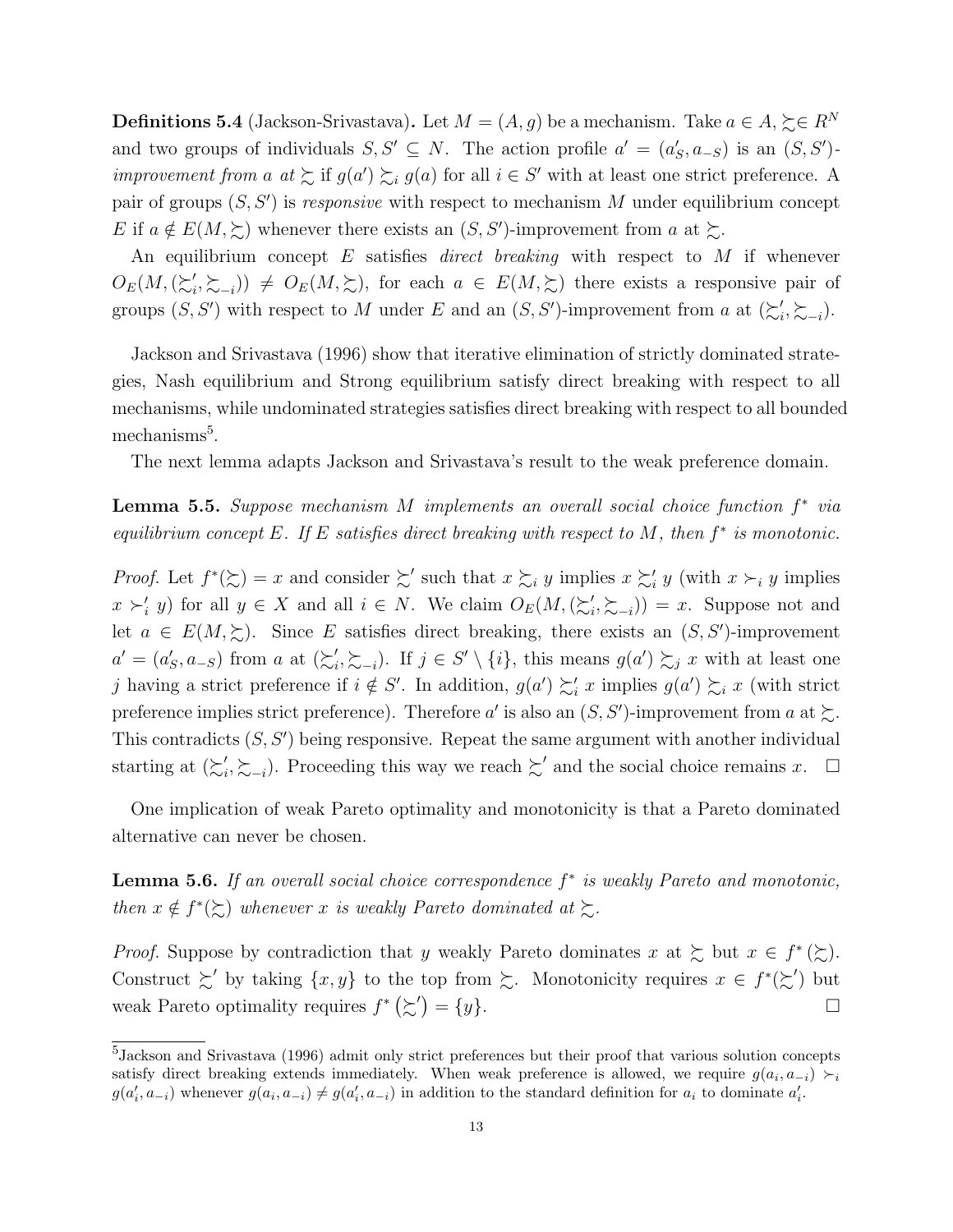Given an overall social choice correspondence  $f^*$ , extend it to our unified domain by defining for all  $Y \subseteq X$  and all  $\succeq \in R^N$ 

$$
f(Y, \succsim) = f^*(\succsim^Y),\tag{3}
$$

where  $\sum^{Y}$  is a preference profile that takes Y to the top from  $\sum$ . Lemma 5.6 guarantees  $f(Y,\succeq) \subseteq Y$  so f is a valid social choice correspondence<sup>6</sup>. In addition, if  $f^*$  is a function, so is  $f$ .

**Proposition 5.7.** If an overall social choice correspondence  $f^*$  is weakly Pareto and monotonic, then the social choice correspondence f defined in Equation (3) satisfies WP, IIA and ILA.

Proof. WP: Follows from Lemma 5.6.

*IIA*: Suppose  $\succsim, \succsim' \in R^N$  agree on  $Y \subseteq X$ . Then  $\succsim^Y$  and  $\succsim^Y$  differ only by the ranking among alternatives not in Y, which are all ranked below  $f^*(\succsim^Y) \subseteq Y$  in both  $\succsim^Y$  and  $\succsim^Y$ . Monotonicity and Equation (3) require  $f(Y, \xi) = f^*(\xi^Y) = f^*(\xi^Y) = f(Y, \xi^T)$ .

*ILA*: Suppose  $f^*(\succsim) = f(X, \succsim)$  has a non-empty intersection with  $Y \subseteq X$ . Then for all  $y \in f^*(\succsim) \cap Y$  and all  $x \in X$ , all individuals (strictly) prefer y to x at  $\succsim^Y$  if they (strictly) prefer y to x at  $\succsim$ . Monotonicity requires  $f^*(\succsim) \cap Y \subseteq f^*(\succsim^Y) \subseteq f^*(\succsim)$ . Meanwhile, Lemma 5.6 means  $f^*(\succsim^Y) \subseteq Y$  so  $f^*(\succsim^Y) \subseteq f^*(\succsim) \cap Y$ . By Equation (3),  $f(Y, \succsim) =$  $f^*(\succsim^Y) = f(X, \succsim) \cap Y.$ 

A generalized version of the Muller-Satterthwaite Theorem follows immediately:

Corollary 5.8 (Muller-Satterthwaite Theorem). Any overall social choice correspondence  $f^*: R^N \to 2^X \setminus \emptyset$  (respectively,  $f^*: P^N \to 2^X \setminus \emptyset$ ) that is weakly Pareto and monotonic is serially dictatorial (dictatorial).

Together with Lemma 5.3, this gives the Gibbard-Satterthwaite Theorem when all preferences are strict and  $f^*$  is a function:

Corollary 5.9 (Gibbard-Satterthwaite Theorem). Any onto and strategy-proof overall social choice function  $f^*: P^N \to X$  is dictatorial.

One can then extend it to weak preference domains using the techniques in Barbera<sup>a</sup> and Peleg (1990).

The Jackson-Srivastava characterization on equilibrium concepts that lead to impossibility theorems<sup>7</sup> is also straight-forward:

<sup>&</sup>lt;sup>6</sup>If  $f^*$  is implemented by a mechanism  $M = (A, g)$ , this extension does not restrict the range of g. In particular, it does not means M implements  $f(Y, \cdot)$  using only alternatives in  $Y \subseteq X$ . <sup>7</sup>We thank Matthew Jackson for pointing us to this theorem.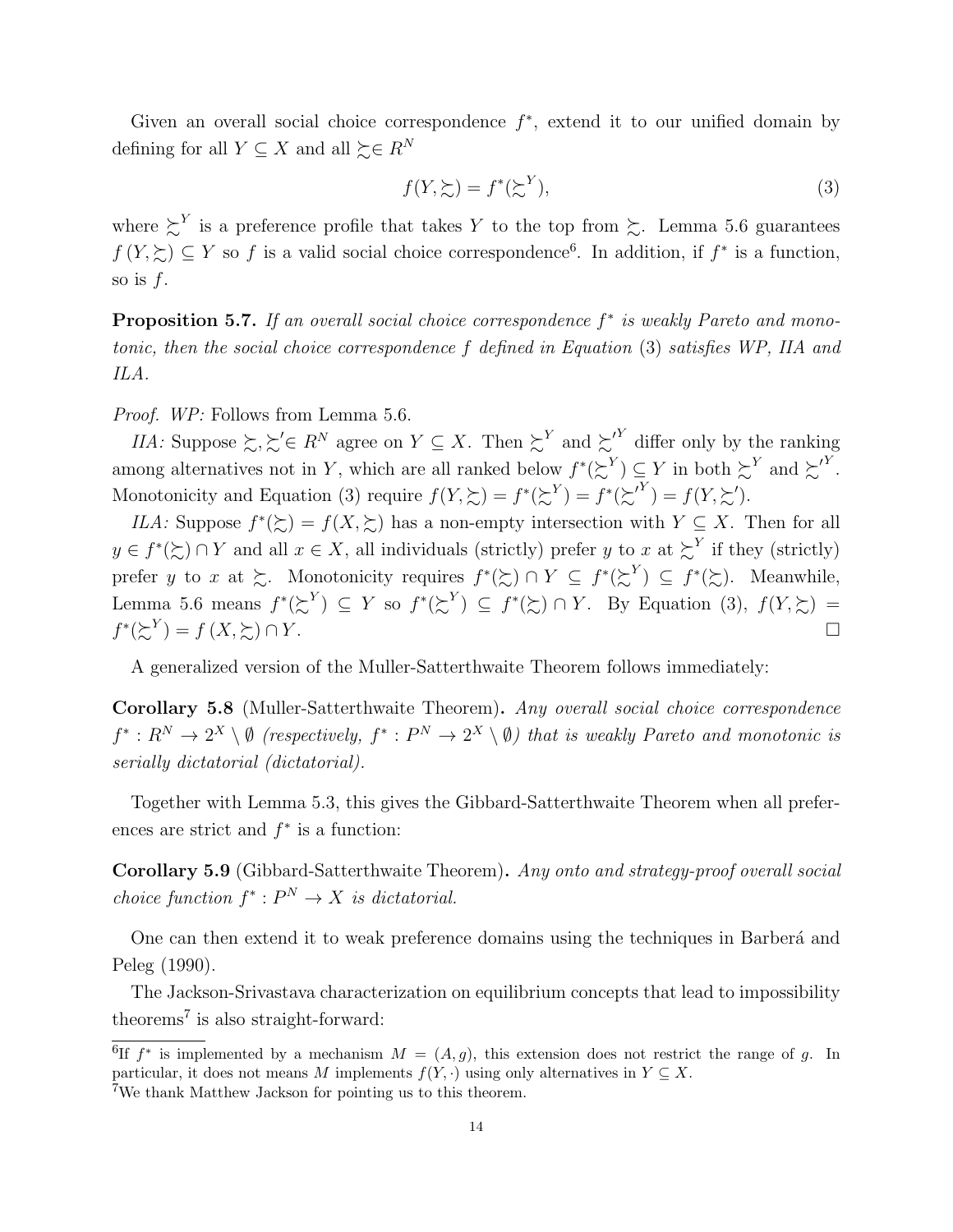Corollary 5.10 (Jackson and Srivastava (1996)). Suppose a mechanism M implements a weakly Pareto<sup>8</sup> overall social choice function  $f^*: R^N \to X$  via equilibrium concept E. Then f<sup>\*</sup> is serially dictatorial if and only if E satisfies direct breaking with respect to M.

Proof. If: Follows from Lemma 5.5 and Corollary 5.8.

Only if: Let  $\pi = (1, \ldots, N)$  be the sequence of serial dictators and  $\rho$  be the tie-breaking rule. Add a dummy individual  $N + 1$  whose only preference is  $\rho$ . Suppose  $O_E(M, \gtrsim) = x$ and  $O_E(M, (\succsim_i')$  $(i, \sum_{i} i) = y \neq x$ . Then let  $k \geq i$  be the individual who vetoes x under the new preference profile. Notice that k strictly prefers y to x. Thus any  $a' \in E(M, (\succcurlyeq'_i)$  $'_{i}, \succsim_{-i})$ is a  $(N, \pi^k)$ -improvement from any  $a \in E(M, \Sigma)$  at the new preference profiles. Serial dictatorship implies  $(N, \pi^k)$  is responsive with respect to M under E.<sup>9</sup> Therefore E satisfies direct breaking with respect to M.

Due to the remarks after Definitions 5.4, Corollary 5.10 implies any weakly Pareto overall social choice function that is implementable via iterative elimination of strictly dominated strategies, Nash equilibrium, Strong equilibrium or undominated strategies (in a bounded mechanism) is serially dictatorial.

### 6. Strategic Candidacy

Strategic candidacy concerns the effect of a unilateral withdrawal of candidacy on the election outcome. Hence the social choice is defined on subsets of social alternatives with at least  $|X| - 1$  elements. More generally, one can consider social choices defined on some  $\mathcal{X} \subseteq 2^X$ . Say X satisfies k-set feasibility if for all subsets  $Y \subseteq X$ ,  $Y \in \mathcal{X}$  if and only if  $|Y| \geq k$ . A voting procedure is a correspondence  $\hat{f}: \mathcal{X} \times R^N \to 2^X \setminus \emptyset$  such that  $\hat{f}(Y, \succcurlyeq) \subseteq Y$ for all  $Y \in \mathcal{X}$  and all  $\succeq \in R^{N}$ .<sup>10</sup>

**Definitions 6.1.** A voting procedure  $\hat{f}: \mathcal{X} \times \mathbb{R}^N \to 2^X \setminus \emptyset$  satisfies

k-set Feasibility if  $X$  is k-set feasible;

Unanimity if  $\hat{f}(Y, \geq) = \{y\}$  whenever y is uniquely weakly Pareto dominant in  $Y \in \mathcal{X}$ ; Independence of Irrelevant Alternatives if  $\hat{f}(Y,\succsim) = \hat{f}(Y,\succsim')$  whenever  $\succsim$  and  $\succsim'$  agree on  $Y \in \mathcal{X}$ ;

Arrow's Choice Axiom if  $\hat{f}(Y,\succsim) = \hat{f}(Z,\succsim) \cap Y$  whenever  $Y, Z \in \mathcal{X}, Y \subseteq Z$  and the intersection is non-empty;

 ${}^{8}$ Jackson and Srivastava (1996) requires  $f^*$  to be onto instead of weakly Pareto. The two assumptions are substitutable when all preferences are strict. With weak preference, however, that  $f^*$  is onto and E satisfies direct breaking guarantee only strict but not necessarily weak Pareto optimality of f.

<sup>9</sup>Strictly speaking, this is not true since we add a dummy individual. Nevertheless, this complication arises only when all individuals are indifferent between x and y. One can modify the definition of responsive groups to be completely rigorous.

<sup>&</sup>lt;sup>10</sup>We do not allow for candidate voters (social alternatives which are also individuals).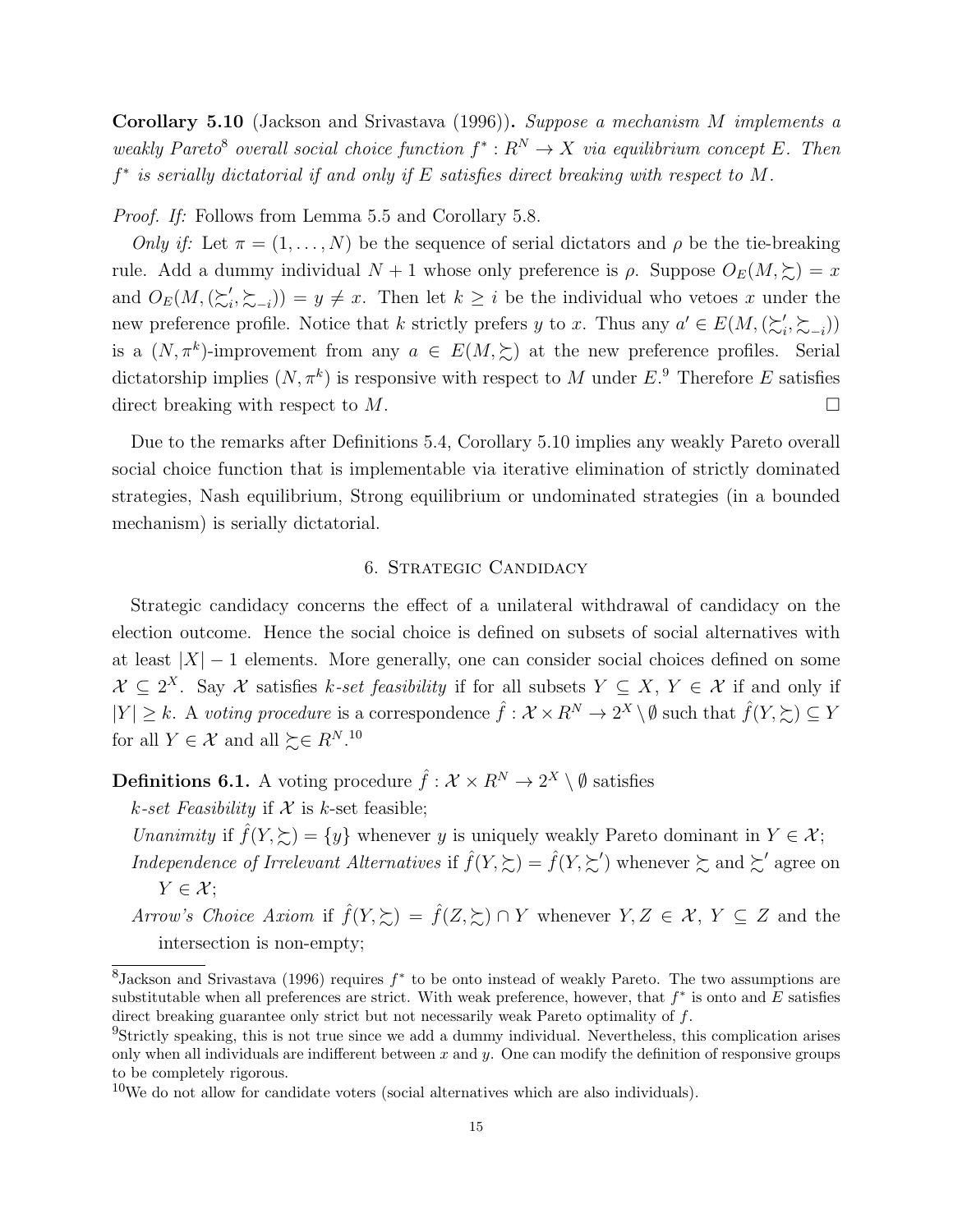- Strong Candidate Stability if  $\hat{f}(Y,\succsim) = \hat{f}(X,\succsim) \cap Y$  whenever  $|Y| \geq |X| 1$  and the intersection is non-empty;
- Serial Dictatorship if there exists a permutation of individuals  $\pi$  and a tie-breaking rule  $\rho \in R$  such that  $\hat{f}(Y, \succsim) = T(T^N(Y, \succsim, \pi), \rho)$  for all  $Y \in \mathcal{X}$ , all  $\succeq \in R^N$ .

If only strict preferences are admitted, serial dictatorship implies the existence of an individual  $i \in N$  such that  $f(Y, \succ) = T(Y, \succ_i)$  for all  $Y \in \mathcal{X}$ , all  $\succ \in P^N$ . In this case we say  $f$  is dictatorial.

Obviously, if  $\hat{f}$  is k-set feasible for some  $k < |X|$  and satisfies Arrow's choice axiom,  $\hat{f}$  is strongly candidate stable.

**Lemma 6.2.** If the voting procedure  $\hat{f}$  is unanimous, independent of irrelevant alternatives and strongly candidate stable, then  $f(X, \sum) \subseteq Y$  whenever each alternative  $y \in Y$  weakly Pareto dominates each  $x \notin Y$  at  $\succsim$ .

*Proof.* See Eraslan and McLennan  $(2004, \text{Lemma 1, p. } 41-42)$ .

**Lemma 6.3.** Let  $\hat{f}$  be an unanimous, independent of irrelevant alternatives (IIA in this lemma) and strongly candidate stable (SCS) voting procedure. Then  $\hat{f}(X, \sum^{Y}) = \hat{f}(X, \sum) \cap Y$ whenever  $\sum^{Y}$  takes Y to the top from  $\sum$  and the intersection is non-empty.

*Proof.* Fix  $Y, \succeq$  and  $\succeq^{Y}$ . Let  $Z = X \setminus Y$ . Enumerate the elements of Z as  $z_1, \ldots, z_K$ . Define  $Z_0 = \emptyset$  and  $Z_k = \{z_1, \ldots, z_k\}$ . Construct  $\succsim^0 = \succeq$  and for all  $k > 0$  a preference profile  $\succsim^k$ such that:  $(1) \succsim^{k}$  and  $\succsim^{k-1}$  agree on  $X \setminus \{z_k\}$ ;  $(2) \succsim^{k}$  and  $\succsim^{Y}$  agree on  $Z_k$ ; and  $(3)$  all  $z \in Z_k$ are strictly Pareto dominated by all  $x \notin Z_k$ . By construction,  $\sum K = \sum Y$ .

We claim that for all  $k \geq 0$ ,

$$
\hat{f}(X, \sum^{k}) = \hat{f}(X, \sum) \setminus Z_{k}.
$$
\n(4)

The case of  $k = 0$  is trivial. Suppose Equation (4) holds for  $k - 1$ . Since  $\hat{f}(X, \geq) \cap Y \neq \emptyset$ , the induction hypothesis means  $\hat{f}(X, \succsim^{k-1}) \neq \{z_k\}$ . Thus

$$
\hat{f}(X, \succsim^{k}) = \hat{f}(X, \succsim) \cap (X \setminus \{z_{k}\}) \qquad \text{(Lemma 6.2, using } Y = X \setminus Z_{k})
$$
\n
$$
= \hat{f}(X \setminus \{z_{k}\}, \succsim^{k}) \qquad \text{(SCS)}
$$
\n
$$
= \hat{f}(X \setminus \{z_{k}\}, \succsim^{k-1}) \qquad \text{(IIA)}
$$
\n
$$
= \hat{f}(X, \succsim^{k-1}) \cap (X \setminus \{z_{k}\}) \qquad \text{(SCS)}
$$
\n
$$
= \left(\hat{f}(X, \succsim) \setminus Z_{k-1}\right) \setminus \{z_{k}\} \qquad \text{(Induction hypothesis)}
$$
\n
$$
= \hat{f}(X, \succsim) \setminus Z_{k}.
$$

Therefore  $\hat{f}(X, \sum^{Y}) = \hat{f}(X, \sum) \setminus Z = \hat{f}(X, \sum) \cap Y$ .

16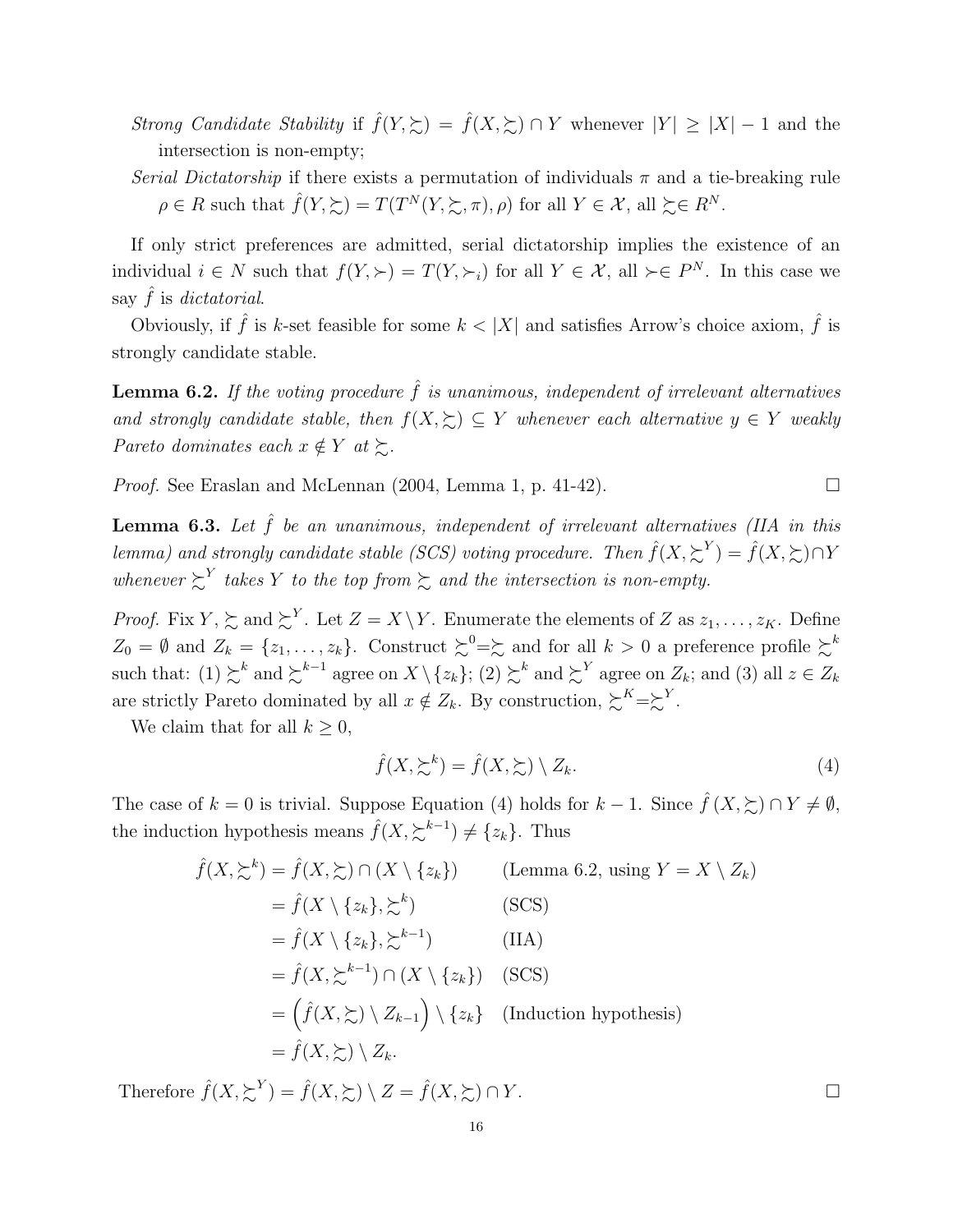Given a voting procedure  $\hat{f}$ , extend it to our unified domain by defining for all  $Y \subseteq X$ and all  $\succeq \in R^N$ ,

$$
f(Y, \succsim) = \hat{f}(X, \succsim^Y),\tag{5}
$$

where  $\sum^{Y}$  is a preference profile that takes Y to the top from  $\sum$ . Lemma 6.2 guarantees  $f(Y, \succeq) \subseteq Y$  so f is a valid social choice correspondence. Lemma 6.3 and Arrow's choice axiom ensure  $\hat{f}(X, \sum^Y) = \hat{f}(X, \sum) \cap Y = \hat{f}(Y, \sum)$  for all  $Y \in \mathcal{X}$ , so f is indeed an extension of  $f$ .

**Proposition 6.4.** If a voting procedure  $\hat{f}$  is unanimous, independent of irrelevant alternatives and strongly candidate stable, then the social choice correspondence f defined in Equation (5) satisfies WP, IIA and ILA.

*Proof.* WP: If y is uniquely weakly Pareto dominant in  $Y \subseteq X$  at  $\succsim$ , then y is uniquely weakly Pareto dominant in X at any  $\sum^{Y}$  taking Y to the top from  $\sum$ . Unanimity and Equation (5) ensure  $f(Y, \succsim) = \hat{f}(X, \succsim^Y) = \{y\}.$ 

IIA: If  $\succsim$  and  $\succsim'$  agree on  $Y \subseteq X$ , then  $\succsim^{Y}$  takes Y to the top from  $\succsim^{Y}$  as well. Lemma 6.2 guarantees both  $\hat{f}(X, \sum^{Y})$  and  $\hat{f}(X, \sum^{Y})$  are subsets of Y. Applying Lemma 6.3 we get  $f(Y, \succsim) = \hat{f}(X, \succsim^Y) = \hat{f}(X, \succsim^Y) \cap Y = \hat{f}(X, \succsim^Y) = f(Y, \succsim').$ ILA: Follows from Lemma 6.3.

The Grether-Plott Theorem<sup>11</sup> is immediate from our main theorem:

**Corollary 6.5** (Grether and Plott (1982)). If a voting procedure  $\hat{f}: \mathcal{X} \times \mathbb{R}^N \to 2^X \setminus \emptyset$ (respectively,  $\hat{f}: \mathcal{X} \times P^N \to 2^X \setminus \emptyset$ ) satisfies k-set feasibility for some  $k < |X|$ , unanimity, independence of irrelevant alternatives and Arrow's choice axiom, it is serially dictatorial (dictatorial).

The impossibility theorem under strategic candidacy follows as a special case:

**Corollary 6.6** (Dutta, Jackson, and Le Breton (2001)). If a voting procedure  $\hat{f}: \mathcal{X} \times R^N \to$  $2^X \setminus \emptyset$  (respectively,  $\hat{f}: \mathcal{X} \times P^N \to 2^X \setminus \emptyset$ ) is  $(|X|-1)$ -set feasible, unanimous, independent of irrelevant alternatives and strongly candidate stable, it is serially dictatorial (dictatorial).

#### 7. Conclusion

This paper proposes a unifying impossibility theorem. The two independence conditions we propose underlie the axioms of a number of classical impossibility theorems. In other words, even if one finds the axioms of these impossibility theorems disputable, our theorem indicates that any alternative set of axioms that implies ours leads to dictatorship.

 $11$ We thank John Weymark for pointing us to this theorem.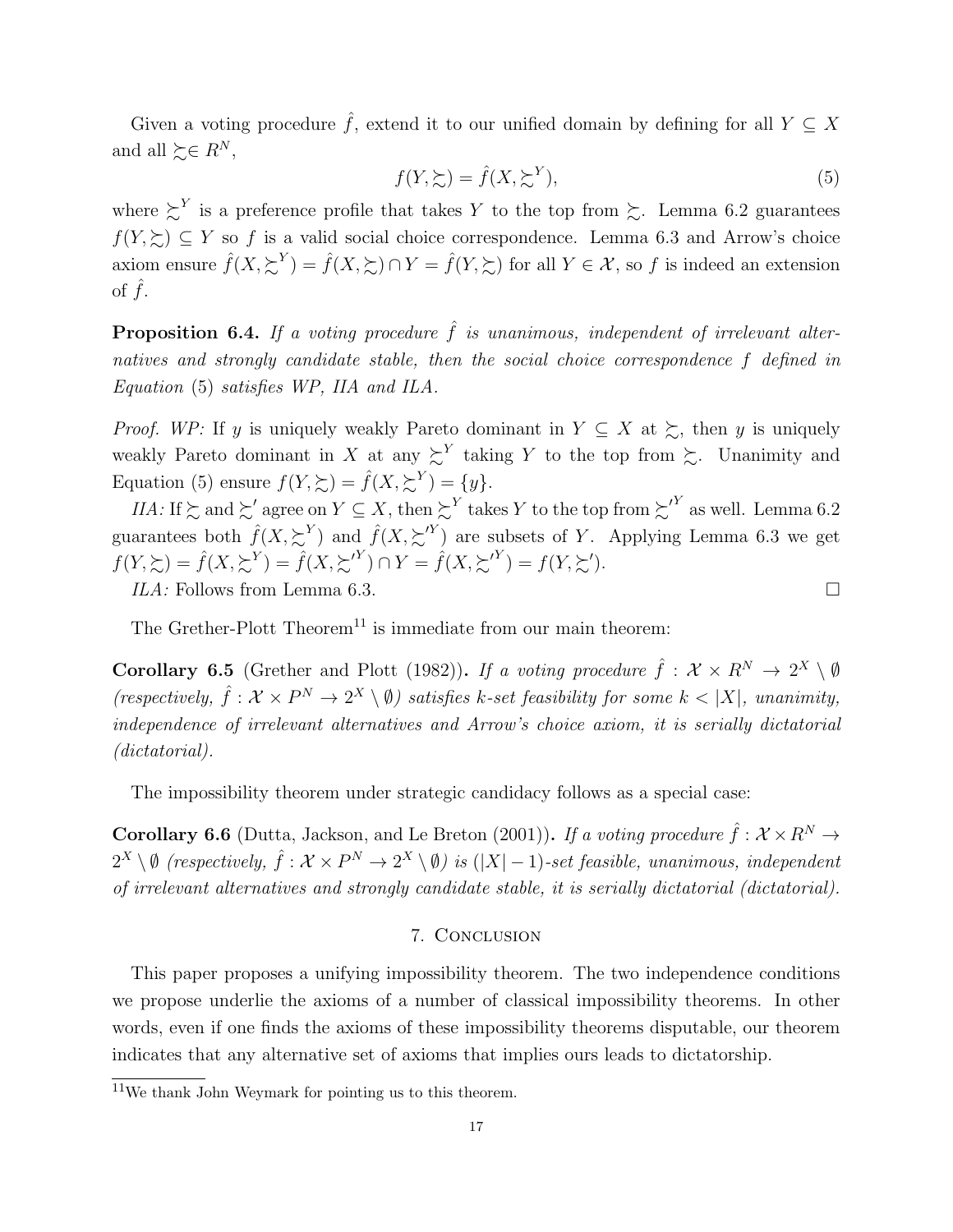Several extensions are possible. First, one may restrict the preference domain. For instance, one can modify our definitions and proof to prove the Gibbard-Satterthwaite Theorem under the set of all continuous preferences over a compact metric space of social alternatives (c.f.: Barber´a and Peleg, 1990). Another possibility is to allow randomized social choices  $(c.f.: Benôit, 2002)$ . Infinite sets of social alternatives can be handled by a careful choice of subsets over which the social choices are defined. Finally, one may consider using the ultrafilter method of Kirman and Sondermann (1972) to analyze the case with infinitely many individuals when only strict preferences are admitted.

#### **REFERENCES**

- ARROW, K. J. (1959): "Rational Choice Functions and Orderings," *Economica*, 26(102), 121–127.
- $\qquad$  (1963): Social Choice and Individual Values. Yale University Press, New Haven, 2nd edn.
- BARBERÁ, S. (1980): "Pivotal Voters: A New Proof of Arrow's Theorem," *Economic Let*ters,  $6(1)$ , 13-16.
- (1983): "Strategy-Proofness and Pivotal Voters: A Direct Proof of the Gibbard-Satterthwaite Theorem," International Economic Review, 24(2), 413–417.
- BARBERÁ, S., AND B. PELEG (1990): "Strategy-Proof Voting Schemes with Continuous Preferences," Social Choice and Welfare, 7, 31–38.
- BENÔIT, J.-P. (2002): "Strategic Manipulation in Voting Games when Lotteries and Ties are Permitted," Journal of Economic Theory, 102(2), 421–436.
- Campbell, D. E. (1979): "Manipulation of Social Choice Rules by Strategic Nomination of Candidates," Theory and Decision, 10(1-4), 247–263.
- DUTTA, B., M. O. JACKSON, AND M. LE BRETON (2001): "Strategic Candidacy and Voting Procedures," Econometrica, 69(4), 1013–1037.
- EHLERS, L., AND J. A. WEYMARK (2003): "Candidate Stability and Nonbinary Social Choice," Economic Theory, 22(2), 233–243.
- Eraslan, H., and A. McLennan (2004): "Strategic Candidacy for Multivalued Voting Procedures," Journal of Economic Theory, 117, 29–54.
- Geanakoplos, J. (2005): "Three Brief Proofs of Arrow's Impossibility Theorem," Economic Theory, 26(1), 211–215.
- GIBBARD, A. (1973): "Manipulation of Voting Schemes: A General Result," *Econometrica*, 41(4), 587–601.
- GRETHER, D. M., AND C. R. PLOTT (1982): "Nonbinary Social Choice: An Impossibility Theorem," Review of Economic Studies, 49(1), 143–149.